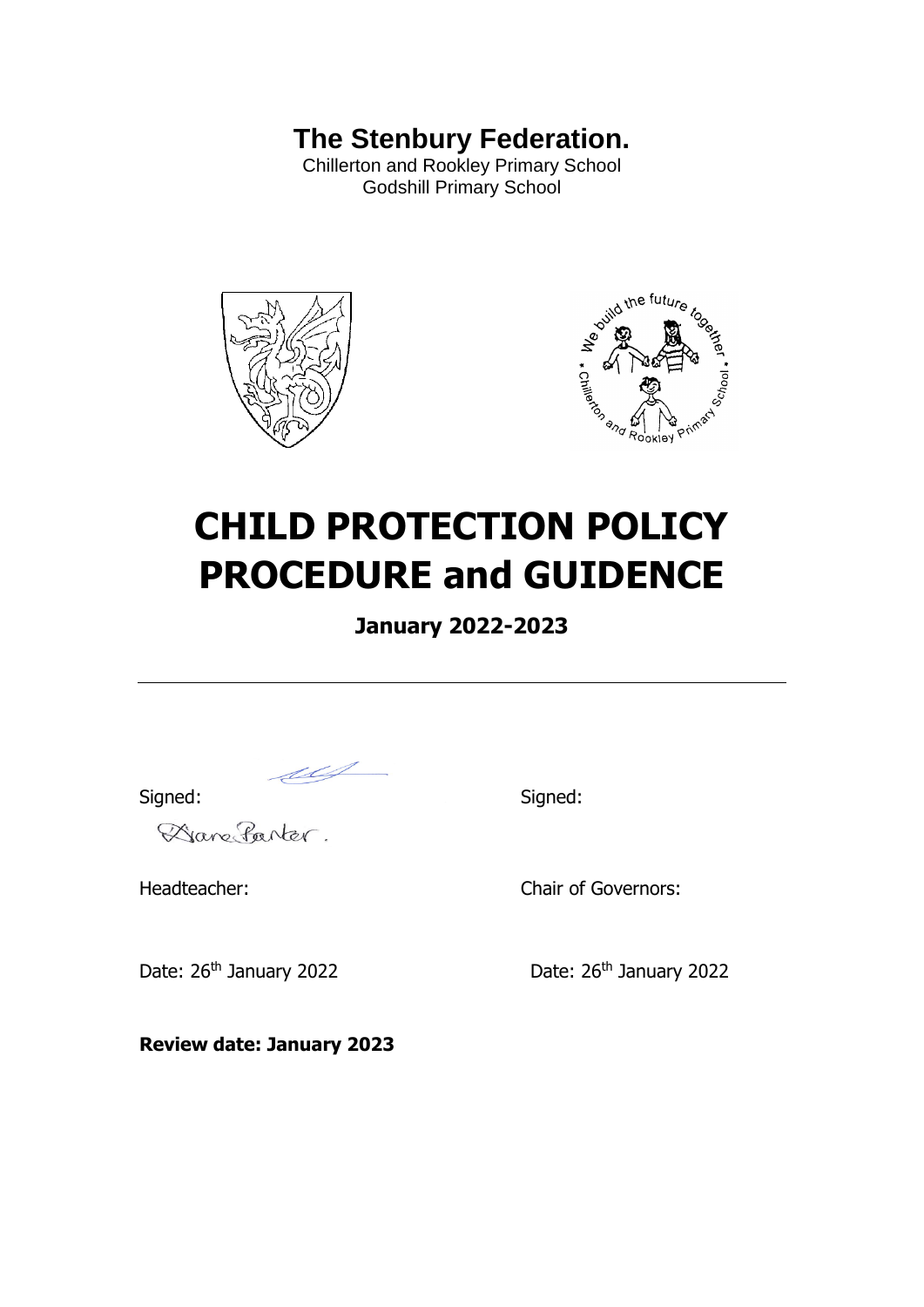## Table of Contents

<span id="page-1-0"></span>

| The Stenbury Federation Child Protection Policy                                             | $\mathbf{3}$   |
|---------------------------------------------------------------------------------------------|----------------|
| Roles and responsibilities within The Stenbury Federation                                   | $\overline{7}$ |
| The Stenbury Federation Child Protection Procedures                                         | 10             |
| Annex 1 - Flowchart for child protection procedures                                         | 12             |
| <b>Annex 2 - Dealing with disclosures</b>                                                   | 13             |
| Annex 3 - Allegations against adults who work with children                                 | 15             |
| Annex 4 - Sexual violence and sexual harassment between children in<br>schools and colleges | 18             |
| Annex 5 - Sexual Violence and Sexual Harassment between Children                            |                |
| <b>Risk and Needs Assessment Template</b>                                                   | 22             |
| <b>Annex 6 - Online Safety</b>                                                              | 25             |
| <b>Annex 7 - Whistleblowing</b>                                                             | 26             |
| Annex 8 - Briefing sheet for temporary and supply staff                                     | 27             |
| Annex 9 - What is child abuse?                                                              | 28             |
| <b>Annex 10 - Useful contacts</b>                                                           | 34             |
| Annex 11 - Table of changes 2020/2021                                                       | 35             |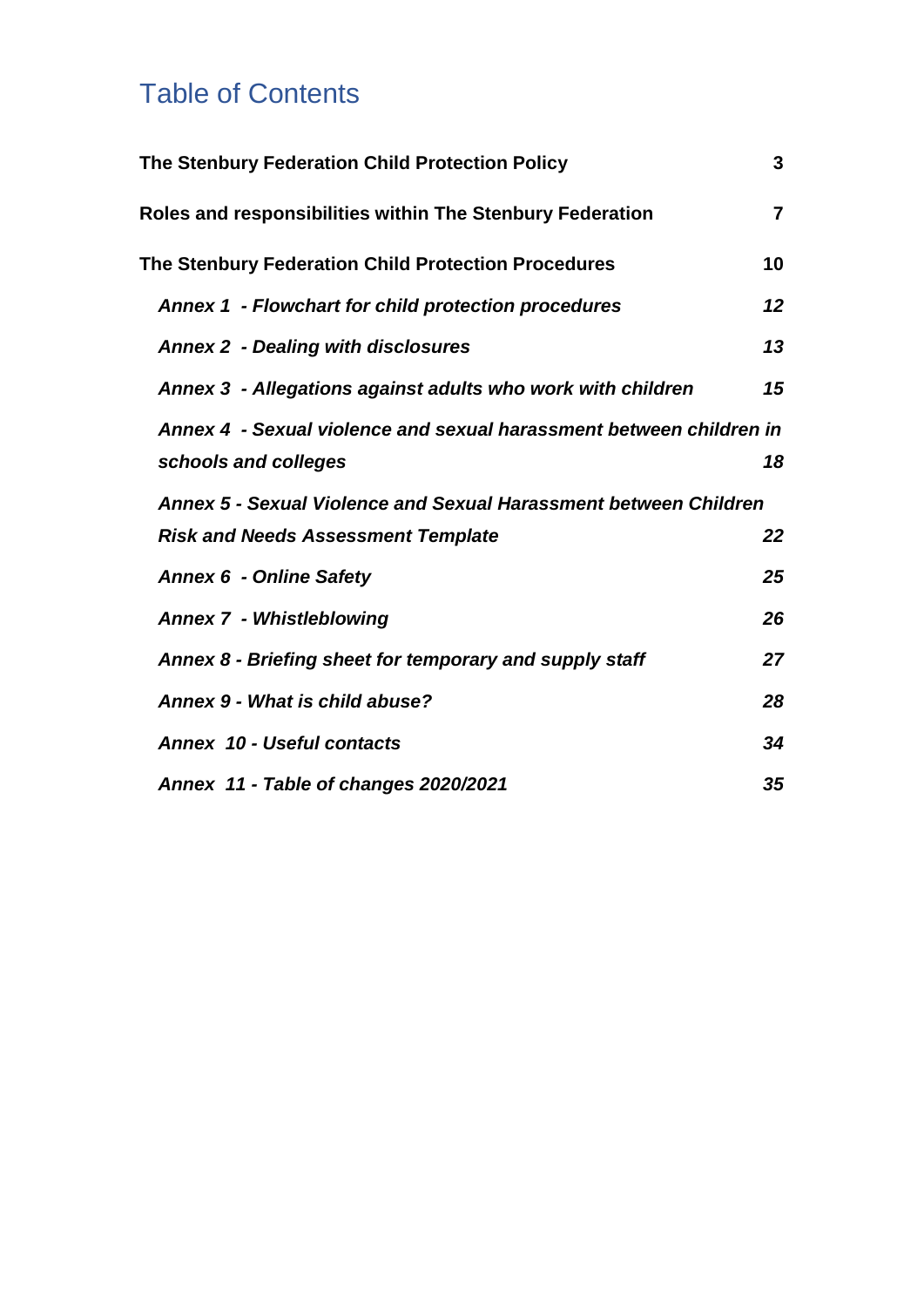## **The Stenbury Federation Child Protection Policy**

This policy should be read in conjunction with the school's Safeguarding Policy and Staff Code of Conduct

## **Policy Statement**

We recognise our moral and statutory responsibility to safeguard and promote the welfare of all children.

We make every effort to provide a safe and welcoming environment underpinned by a culture of openness where both children and adults feel secure, able to talk and believe that they are being listened to.

We maintain an attitude of "it could happen here" where safeguarding is concerned. The purpose of this policy is to provide staff, volunteers and governors with the framework they need in order to keep children safe and secure in our school, and to inform parents and guardians how we will safeguard their children whilst they are in our care.

Specific guidance is available to staff within the procedure documents.

## **Definitions**

Within this document:

*Child protection* is an aspect of safeguarding but is focused on how we respond to children who have been significantly harmed or are at risk of significant harm.

The term *staff* applies to all those working for or on behalf of the school, full time or part time, in either a paid or voluntary capacity. This also includes parents and governors.

*Child* refers to all young people who have not yet reached their 18 birthday. On the whole, this will apply to pupils of our school; however, the policy will extend to visiting children and students from other establishments.

*Parent* refers to birth parents and other adults in a parenting role for example adoptive parents, step-parents, guardians and foster carers.

*Abuse* could mean neglect, physical, emotional or sexual abuse or any combination of these. Parents, carers and other people can harm children either by direct acts and / or failure to provide proper care. Explanations of these are given within the procedure document.

## **Aims**

To provide staff with the framework to promote and safeguard the wellbeing of children and in so doing ensure they meet their statutory responsibilities. To ensure consistent good practice across the school. To demonstrate our commitment to protecting children.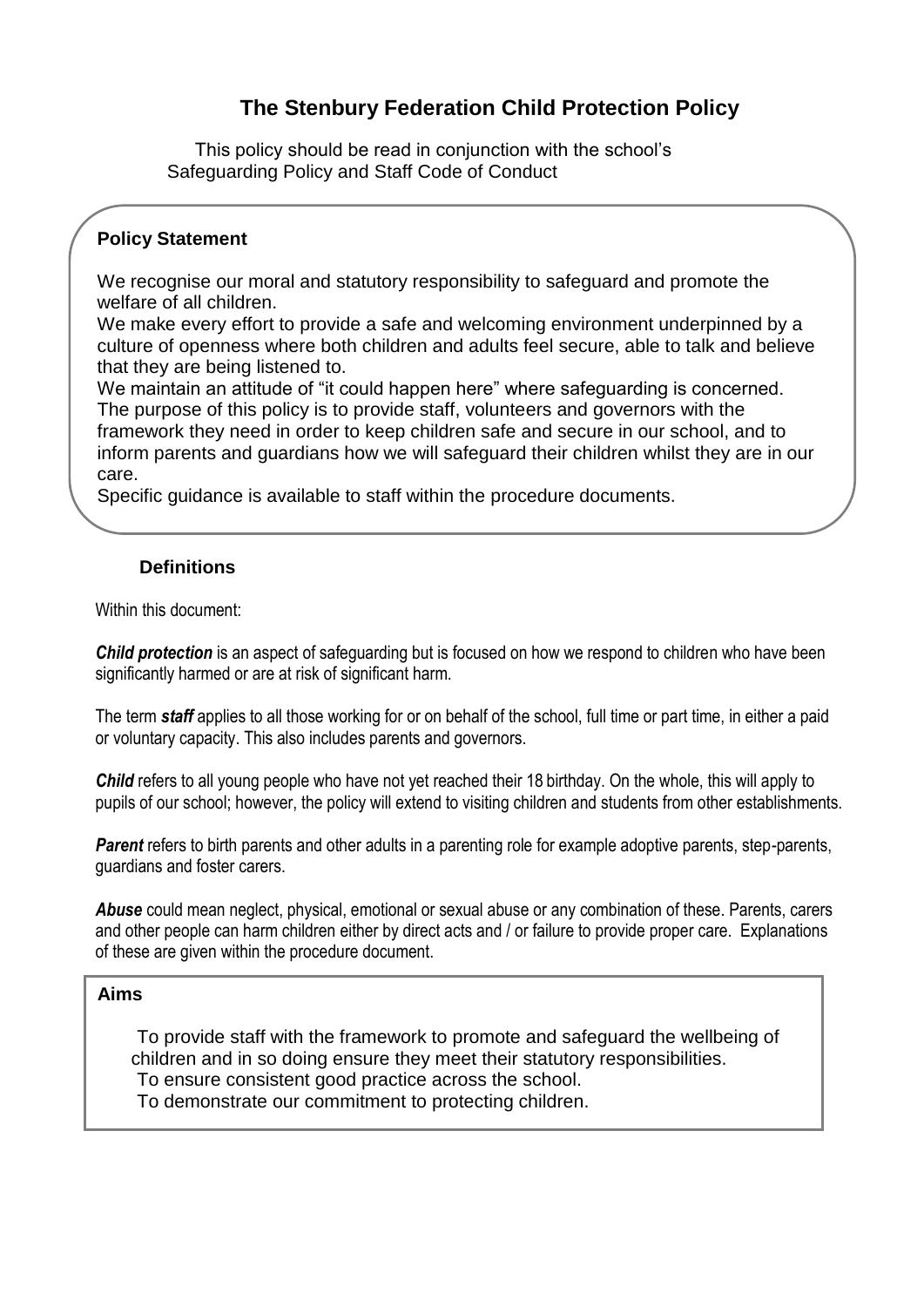## **Principles and Values**

- Children have a right to feel secure and cannot learn effectively unless they do so.
- All children have a right to be protected from harm.
- All staff have a key role in prevention of harm and an equal responsibility to act on any suspicion or disclosure that may indicate a child is at risk of harm, either in the school or in the community, whilst taking into account any contextual safeguarding.
- We acknowledge that is essential that we work in partnership with other agencies that protect children and reduce risk and so we will engage in partnership working throughout the child protection process to safeguard children.
- Whilst the school will work openly with parents as far as possible, it reserves the right to contact Children's Social Care or the police, without notifying parents if this is believed to be in the child's best interests.

## **Leadership and Management**

We have established clear lines of accountability, training and advice to support the process of child protection and individual staff within that process.

In this school, any individual can contact the Designated Safeguarding Lead (DSL) or their Deputy (DDSL) if they have concerns about a child or young person.

The **DSL** is **Mark Snow** and the **DDSLs** are *Dawn Groves, Angela Dexter, Kirsty Hart, Lisa Morgan-Huws, Polly Smith, Naomi Tombleson, Lynne Westhorpe and Marie Seaman.* There are two nominated safeguarding governors, *Kate Greene and Diane Barker*, who will take leadership responsibility for safeguarding. The Chair of Governors *Diane Barker* will receive reports of allegations against the headteacher and act on the behalf of the governing body.

As an employer we follow safer recruitment guidance as set out in *(Keeping Children Safe in Education)* KCSiE 2021.

## **Training**

All staff in our school are expected to be aware of the signs and symptoms of abuse and must be able to respond appropriately. Training is provided as required, every three years and updates are completed annually. Separate training is provided to all new staff on appointment, through the Isle of Wight learning hub. The DSLs will attend training every two years to enable them to fulfil their role.

Any update in national or local guidance will be shared with all staff in briefings and then captured in the next whole school training. This policy will be updated during the year to reflect any changes brought about by new guidance.

## **Referral**

Following any concerns raised, the DSL will assess the information and consider if significant harm has happened or there is a risk that it may happen. If the evidence suggests the threshold of significant harm, or risk of significant harm has been reached, or if it is not clear if the threshold is met, the DSL will contact Children's Social Care and, if appropriate, the police. If the DSL or DDSL is not available or there are immediate concerns, the staff member will refer directly to Children's Social Care and the police if appropriate. We will use the guidance from NPCC (National Police Chiefs' Council) to determine when to contact the police.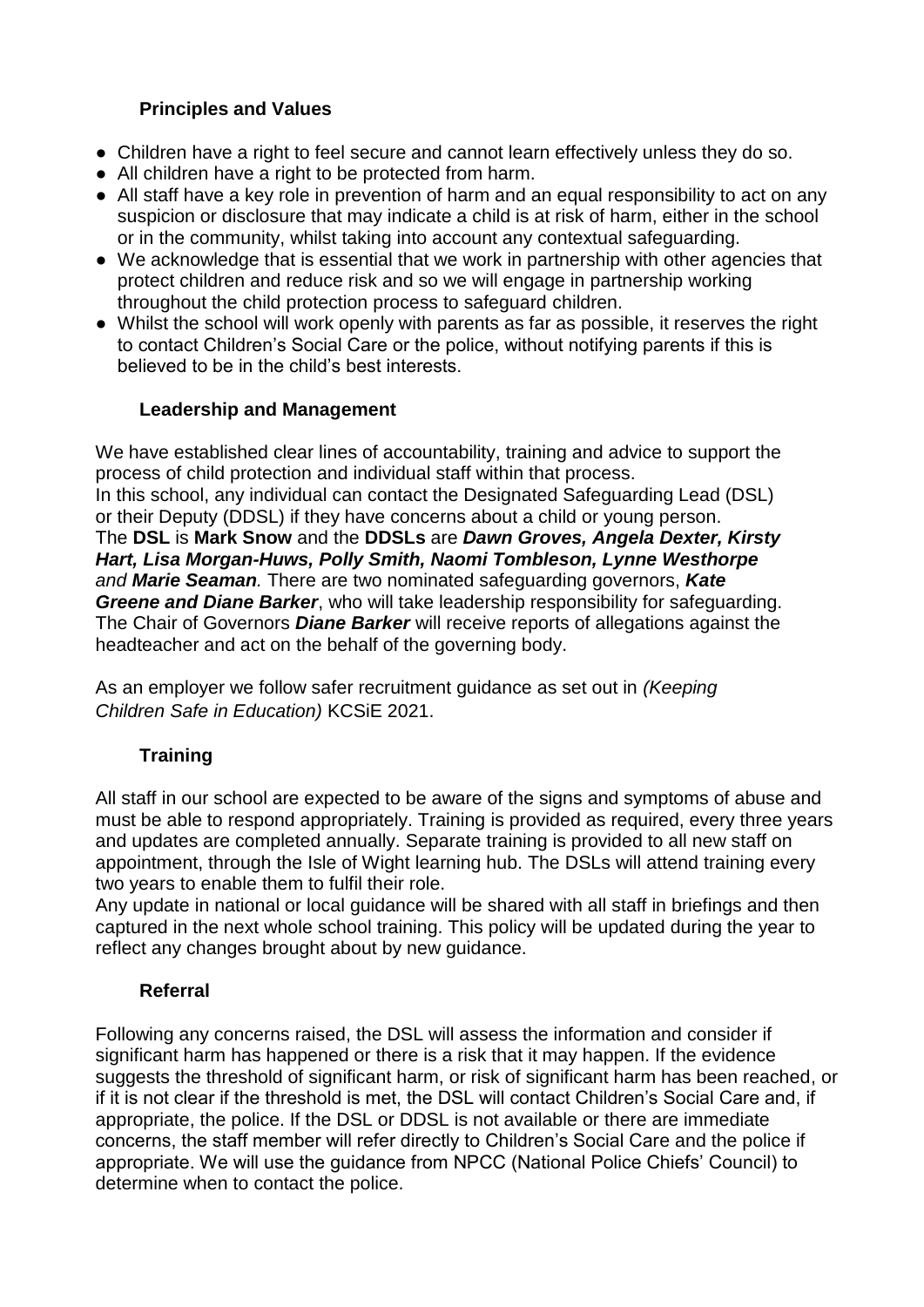Generally, the DSL will inform the parents prior to making a referral. However, there are situations where this may not be possible or appropriate, particularly when informing parents may place the child at further risk.

*N.B. The exception to this process will be in those cases of known FGM where there is a mandatory requirement for the teacher to report directly to the police. The DSL should also be made aware.* 

## **Confidentiality**

- We maintain that all matters relating to child protection are to be treated as confidential and only shared as per the 'Information Sharing Advice for Practitioners' (DfE 2018) guidance
- There is a lawful basis for child protection concerns to be shared with agencies who have a statutory duty for child protection.
- Information will be shared with individuals within the school who 'need to know'.
- All staff are aware that they cannot promise a child to keep a disclosure confidential.

## **As a school we will educate pupils to recognise when they are at risk and how to get help when they need it through:**

- The content of the curriculum
- A school ethos which helps children to feel safe and able to talk freely about their concerns, believing that they will be listened to and valued.
- Every child having access to a 'trusted adult' in the school.

## **Dealing with allegations against staff**

If a concern is raised about the practice or behaviour of a member of staff, this information will be recorded and passed to the Executive Headteacher, **Mark Snow**. The Executive Headteacher will make an assessment to determine if the matter is a 'low level concern' or an 'allegation'. The Local Authority Designated Officer (LADO) will be contacted for all allegations and the relevant guidance will be followed. If the Executive Headteacher needs advice or guidance they will contact the LADO. If the allegation is against the Executive Headteacher, the person receiving the allegation will contact the LADO or Chair of Governors directly. (Annex 3)

## **Dealing with allegations against pupils**

If a concern is raised that there is an allegation of a pupil abusing another pupil within the school, the 'Peer on Peer Abuse' guidance will be followed (Annex 4)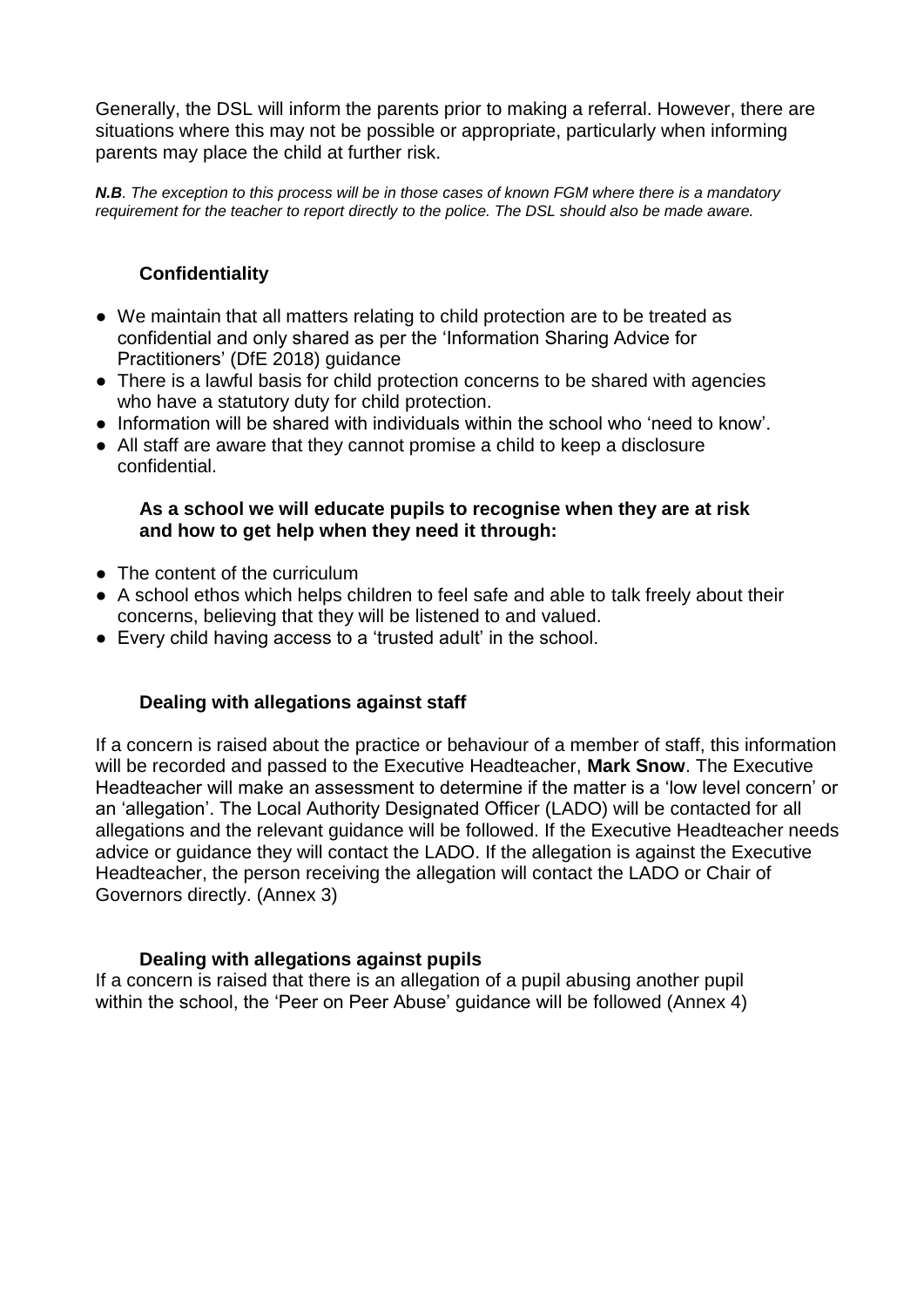#### **Legal context**

Section 175 of the education act 2002; the Education (Independent School Standards) Regulations 2014; the Non-Maintained Special Schools (England) Regulations Children Act 2004 & 1989 Guidance Hampshire Safeguarding Children Partnership protocols and guidance and their procedures Working Together to Safeguard Children (2018) Keeping Children Safe in Education (2021) FGM Act 2003 Mandatory Reporting Guidance (2016)

#### **Policy review**

As a school, we review this policy at least annually in line with DfE, HSCP and HCC requirements and other relevant statutory guidance.

## **Date approved by governing body: January 2022**

<span id="page-5-0"></span>**Date reviewed by governing body: January 2023**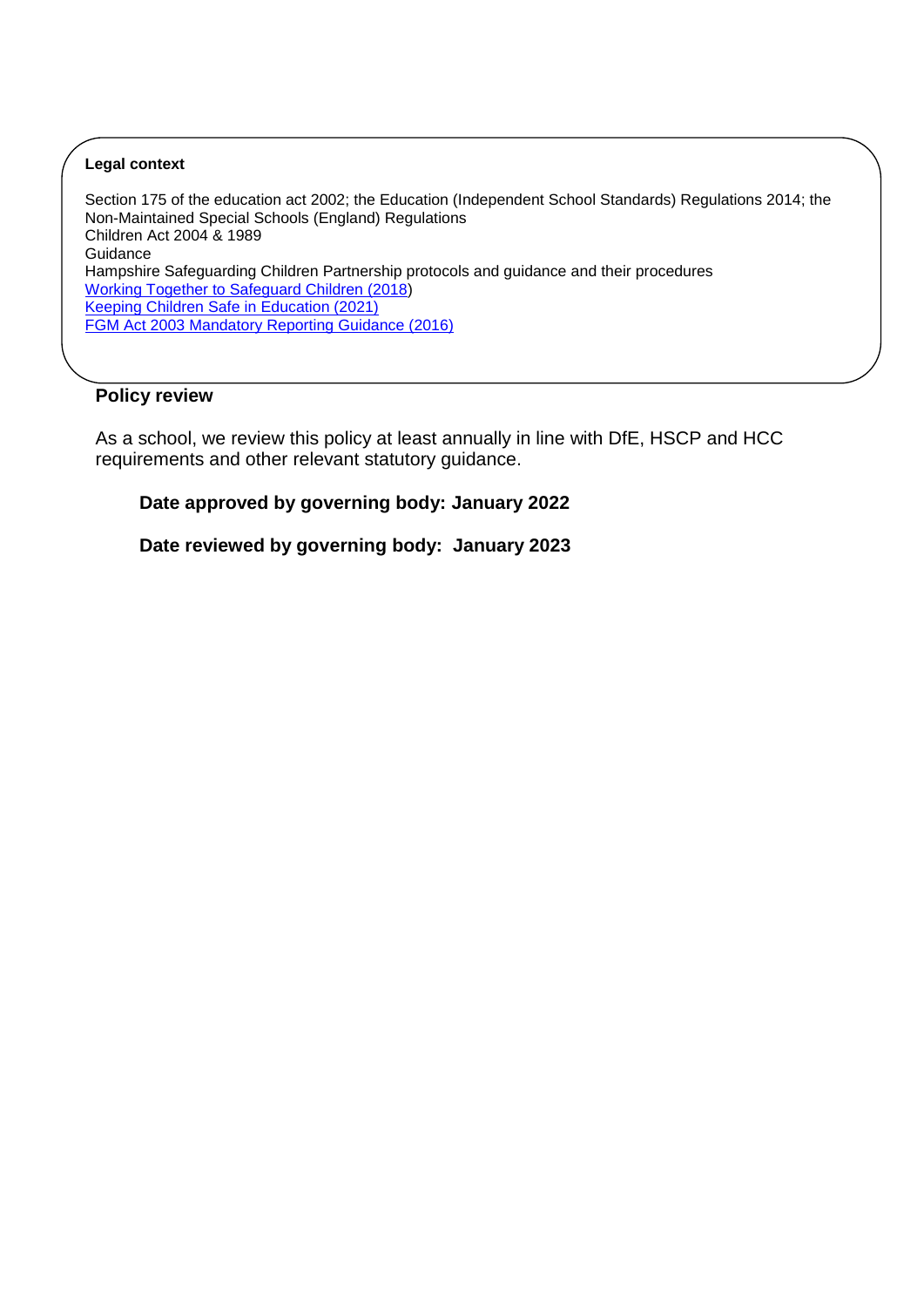## **Roles and responsibilities within Stenbury Federation**

## **Staff responsibilities**

All staff have a key role to play in identifying concerns early and in providing help for children. To achieve this, they will:

- Establish and maintain an environment where children feel secure, are encouraged to talk and are listened to.
- Ensure children know that there are adults in the school who they can approach if they are worried or have concerns.
- Plan opportunities within the curriculum for children to develop skills they need to recognise, assess and manage risk appropriately and keep themselves safe.
- Attend training in order to be aware of and be alert to the signs of abuse.
- Maintain an attitude of "it could happen here" with regards to safeguarding.
- Be aware that mental health problems can, in some cases, be an indicator that a child has suffered or is at risk of suffering abuse, neglect or exploitation.
- Recognise that abuse, neglect, or other adverse childhood experiences, can have an impact on the mental health, behaviour and education of children.
- Record their concerns (on MyConcern) if they are worried that a child is being abused and report these to the DSL as soon as practical that day. If the DSL is not contactable immediately a DDSL should be informed.
- Be prepared to refer directly to social care, and the police if appropriate, if there is a risk of significant harm and the DSL or DDSL is not available.
- Follow the allegations procedures (Annex 3) if the disclosure is an allegation against a member of staff.
- Follow the procedures set out by the Hampshire Safeguarding Children Partnership (HSCP) and take account of guidance issued by the Department for Education (DfE).
- Support pupils in line with their child protection plan.
- Treat information with confidentiality but never promising to "keep a secret".
- Notify the DSL or DDSL of any child on a child protection plan or child in need plan who has unexplained absence.
- Have an understanding of 'Early Help' and be prepared to identify and support children who may benefit from this intervention.
- Liaise with other agencies that support pupils and provide early help.
- Ensure they know who the DSL and DDSLs are and know how to contact them.
- Have an awareness of the Child Protection Policy, the Behaviour Policy, the Staff Code of Conduct, peer on peer abuse procedures, the safeguarding response for children who go missing from education and the role of the DSL.

## **Senior Leadership Team responsibilities**:

- Contribute to inter-agency working in line with 'Working Together to Safeguard Children 2018 guidance'
- Provide a co-ordinated offer of early help when additional needs of children are identified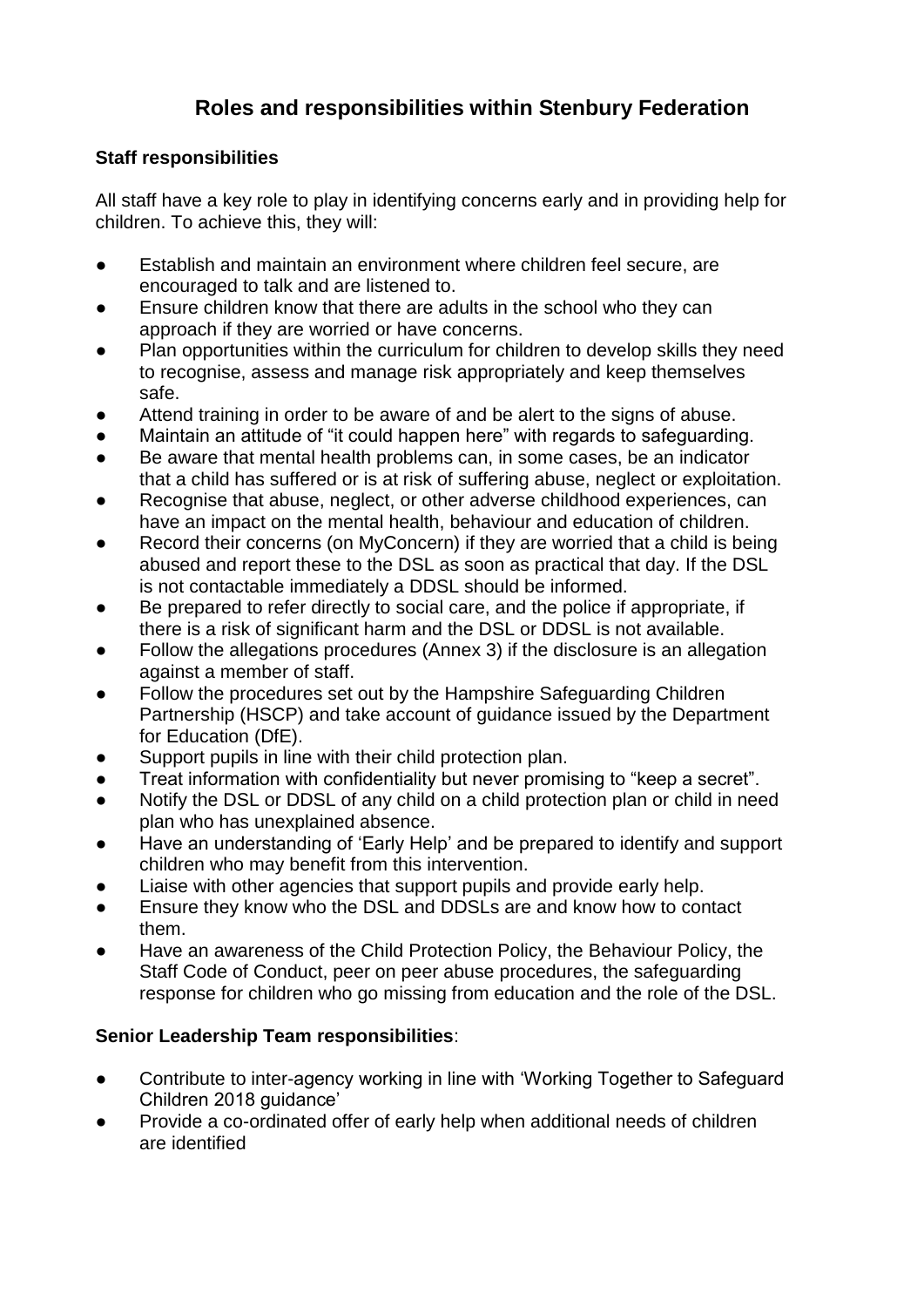- Ensure staff are alert to the various factors that can increase the need for early help (*para 19 KCSiE 2021*)
- Working with Children's Social Care, support their assessment and planning processes including the school's attendance at conference and core group meetings.
- Carry out tasks delegated by the governing body such as training of staff, safer recruitment and maintaining a single central register.
- Provide support and advice on all matters pertaining to safeguarding and child protection to all staff regardless of their position within the school.
- Treat any information shared by staff or pupils with respect and follow agreed policies and procedures.
- Ensure that allegations or concerns against staff are dealt with in accordance with guidance from DfE and the HSCP procedures.
- Determine if a concern about a member of staff is a 'low level concern' or an allegation<sup>1</sup>

## **Governing body responsibilities**

 $\overline{a}$ 

- Ensure the school has effective safeguarding policies and procedures including a Child Protection Policy, a Staff Behaviour Policy or Code of Conduct, a Behaviour Policy and a response to children who go missing from education.
- Ensure HSCP is informed in line with local requirements about the discharge of duties via the annual safeguarding audit.
- Recruitment, selection and induction follows safer recruitment practice, including all appropriate checks.
- Allegations against staff are dealt with by the Executive Headteacher. Allegations against the Executive Headteacher are dealt with by the Chair of Governors.
- A member of the Senior Leadership Team is appointed as Designated Safeguarding Lead (DSL) and has this recorded in their job description.
- Staff have been trained appropriately and this is updated in line with guidance
- Any safeguarding deficiencies or weaknesses are remedied without delay
- A nominated governor for safeguarding is identified.

## **DSL responsibilities** *(to be read in conjunction with DSL role description in KCSiE) \*\*\*\*\** **In this school the DSL is Mark Snow**

**The Deputy DSLs** *are* **Dawn Groves, Angela Dexter, Kirsty Hart, Lisa Morgan-Huws, Polly Smith, Naomi Tombleson, Lynne Westhorpe and Marie Seaman.**

In addition to the role of all staff and the senior management team, the DSL will

- Refer cases to social care, and the police where appropriate, in a timely manner avoiding any delay that could place the child at more risk.
- Assist the Governing Body in fulfilling their safeguarding responsibilities set out in legislation and statutory guidance.
- Attend appropriate training and demonstrate evidence of continuing professional development to carry out the role.
- Ensure every member of staff knows who the DSL and the Deputy are, have an awareness of the DSL role and know how to contact them.

<sup>&</sup>lt;sup>1</sup> See Keeping Children Safe in Education 2021 Part 4 section 2 paragraph 406 on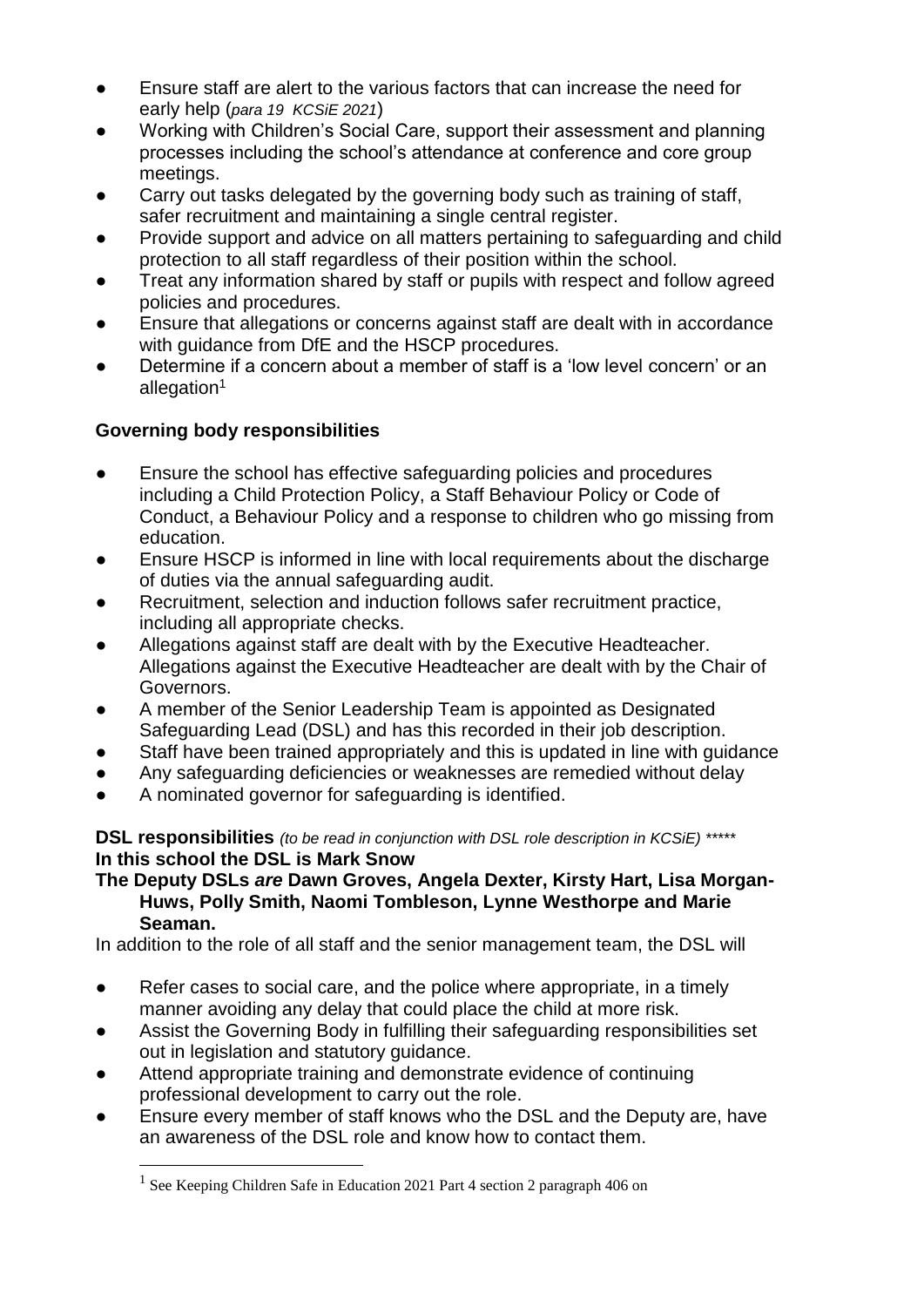- Ensure all staff and volunteers understand their responsibilities in being alert to the signs of abuse and their responsibility for referring any concerns about a child to the DSL and concerns about an adult to the Executive Headteacher.
- Ensure that those staff that need to know, are aware of those children who have experienced, or are experiencing abuse in order to promote their educational outcomes and provide the appropriate support.
- Ensure whole school training occurs regularly with at least annual updates so that staff and volunteers can fulfil their responsibilities knowledgeably.
- Ensure any members of staff joining the school outside of the agreed training schedule receive induction training prior to the commencement of their duties.
- Keep records of child protection concerns securely and separate from the main pupil file and use these records to support the assessment and likelihood of risk.
- Ensure that safeguarding records are transferred accordingly (separate from pupil files) and in a timely fashion when a child transfers school, including inyear transfers.
- Ensure that where a pupil transfers school and is on a child protection plan or is a child looked after, their information is passed to the new school immediately and that the child's social worker is informed. Consideration is given to a transition meeting prior to moving if the case is complex or ongoing.
- Be aware of the training opportunities and briefings provided by HSCP to ensure staff are aware of the latest local guidance on safeguarding.
- Develop, implement and review procedures in the school that enable the identification and reporting of all cases, or suspected cases, of abuse.
- Meet any other expectations set out for DSLs in KCSiE 2021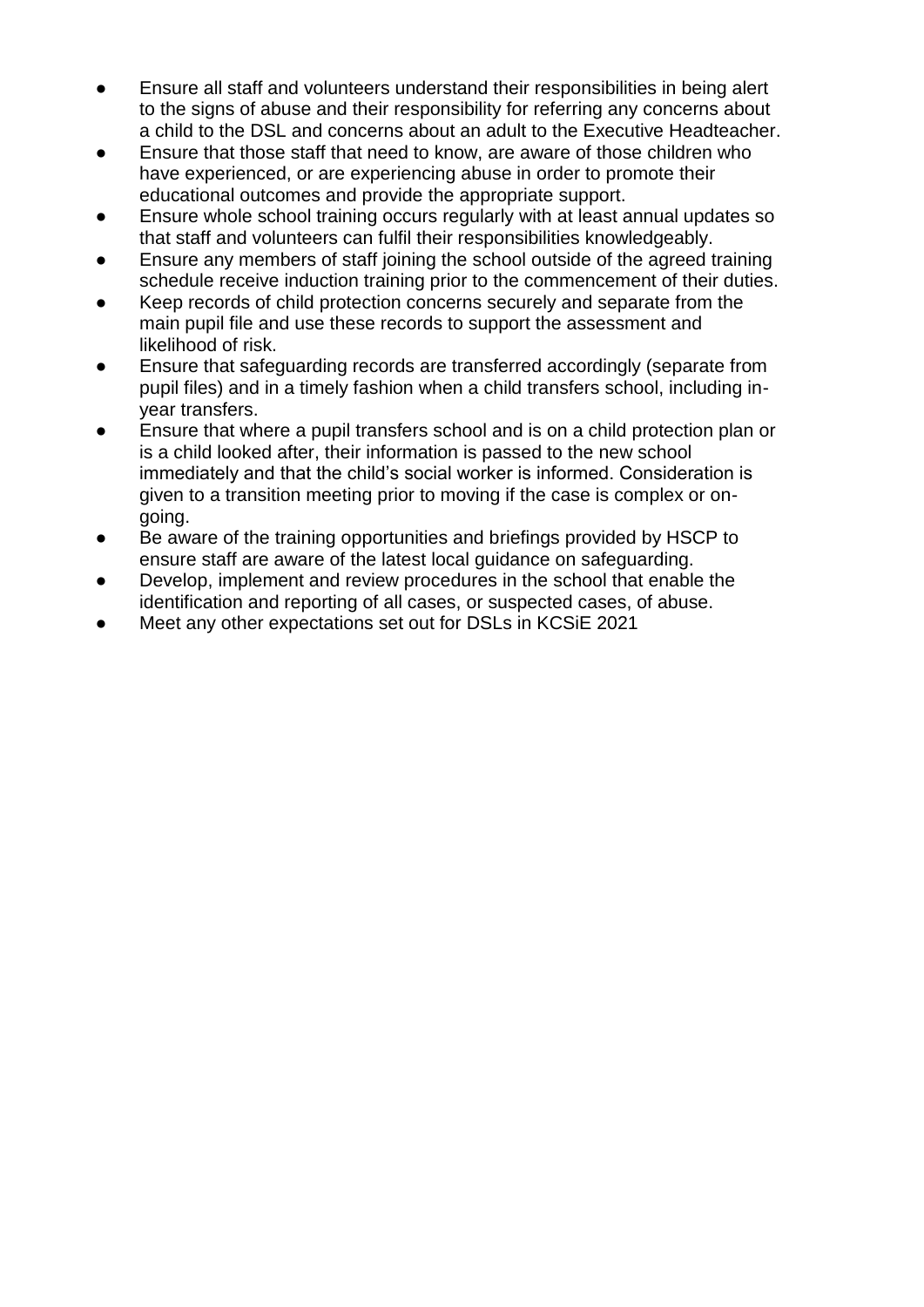## <span id="page-9-0"></span>**The Stenbury Federation Child Protection Procedures**

## **Overview**

The following procedures apply to all staff working in the school and will be covered by training to enable staff to understand their role and responsibility. The aim of our procedures is to provide a robust framework which enables staff to take appropriate action when they are concerned that a child is being harmed or is at risk of harm.

The prime concern at all stages must be for the interests and safety of the child. Where there is a conflict of interest between the child and an adult, the interests of the child must be paramount.

All staff are aware that very young children, those with disabilities, special needs, certain medical conditions or with language deficit/English as a second language may have more difficulty in communicating concerns or feelings. They may be more likely to communicate concerns with behaviours rather than words. Additionally, staff will question the cause of knocks and bumps in children who have limited mobility, which will include children (for example younger siblings) visiting the site in addition to pupils.

#### **If a member of staff suspects abuse, spots signs or indicators of abuse, or they have a disclosure of abuse made to them they must:**

- 1. Make an initial record of the information on MyConcern
- 2. Report it to the DSL immediately
- 3. The DSL will consider if there is a requirement for immediate medical intervention. Urgent medical attention should not be delayed if the DSL is not immediately available
- 4. Make an accurate record (which may be used in any subsequent court proceedings) as soon as possible and within 24 hours of the occurrence. Include everything that has happened, including details of:
	- Dates and times of observations
	- Dates and times of any discussions in which they were involved
	- Any injuries
	- Explanations given by the child / adult
	- What action was taken
	- Any actual words or phrases used by the child

The records must be signed and dated by the author with an equivalent procedure in place for electronic based records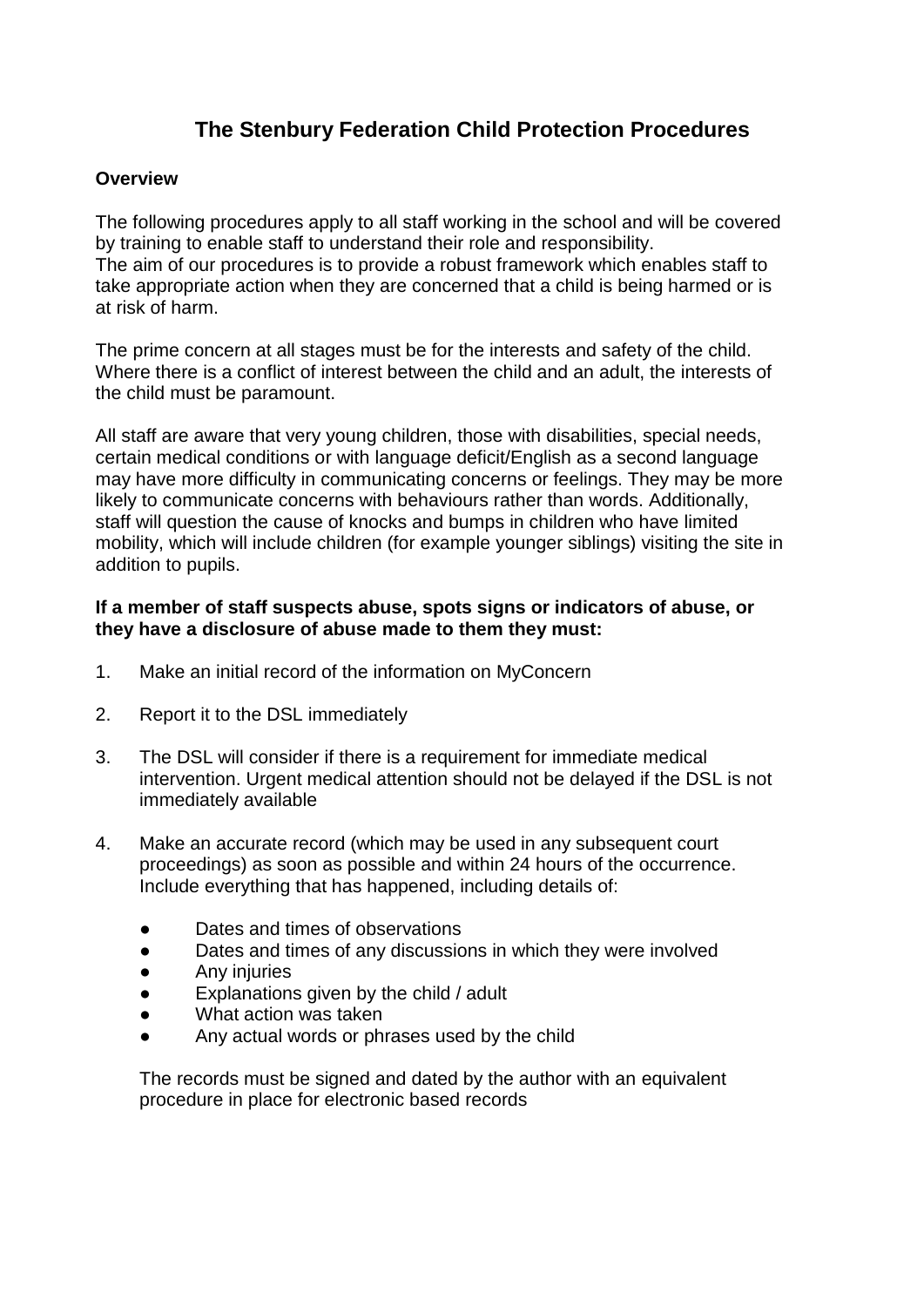5. In the absence of the DSL or their Deputy, be prepared to refer directly to Children's Social Care (and the police if appropriate) if there is the potential for immediate, significant harm.

## **Following a report of concerns the DSL must:**

- 1. Decide whether or not there are sufficient grounds for suspecting significant harm, in which case a referral must be made to Children's Social Care and the police if it is in keeping with the National Police Chiefs Council ["When to call the Police"](https://www.google.com/url?sa=t&rct=j&q=&esrc=s&source=web&cd=&cad=rja&uact=8&ved=2ahUKEwjWztnW2MfrAhWRRhUIHfKnB1sQFjABegQIDBAD&url=https%3A%2F%2Fwww.npcc.police.uk%2Fdocuments%2FChildren%2520and%2520Young%2520people%2FWhen%2520to%2520call%2520the%2520police%2520guidance%2520for%2520schools%2520and%2520colleges.pdf&usg=AOvVaw2hklWTbin6l8AlYoJFHR1V) guidance. The rationale for this decision should be recorded by the DSL
- 2. Normally the school should try to discuss any concerns about a child's welfare with the family and where possible seek their agreement before making a referral to Children's Social Care. However, in accordance with DfE guidance, this should only be done when it will not place the child at increased risk or could have an impact on a police investigation. Where there are doubts or reservations about involving the child's family, the DSL should clarify with Children's Social Care or the police whether the parents should be told about the referral and, if so, when and by whom. This is important in cases where the police may need to conduct a criminal investigation. The child's views should also be taken into account when appropriate.
- 3. If there are grounds to suspect a child is suffering, or is likely to suffer, significant harm the DSL (or Deputy) must contact Children's Social Care via the Inter-Agency Referral Form (IARF), making a clear statement of:
- the known facts
- any suspicions or allegations
- whether or not there has been any contact with the child's family.

If there is indication that the child is suffering significant harm, a call will also be made to Children's Reception Team (CRT) on 01329 225379.

- 4. If a child is in immediate danger and urgent protective action is required, the police must be called. The DSL must then notify Children's Social Care of the occurrence and what action has been taken.
- 5. When a pupil needs *urgent* medical attention and there is suspicion of parental abuse causing the medical need, the DSL or their Deputy should take the child to the accident and emergency unit at the nearest hospital and inform Children's Social Care. Advice should be sought from Children's Social Care about informing the parents, remembering that parents should normally be informed that a child requires urgent hospital attention.
- 6. If there is not a risk of significant harm, the DSL will either actively monitor the situation or consider the Early Help process.
- 7. In cases of allegations against staff or low level concerns, the HSCP procedure or the school Low Level Concerns (LLC) procedure will be followed.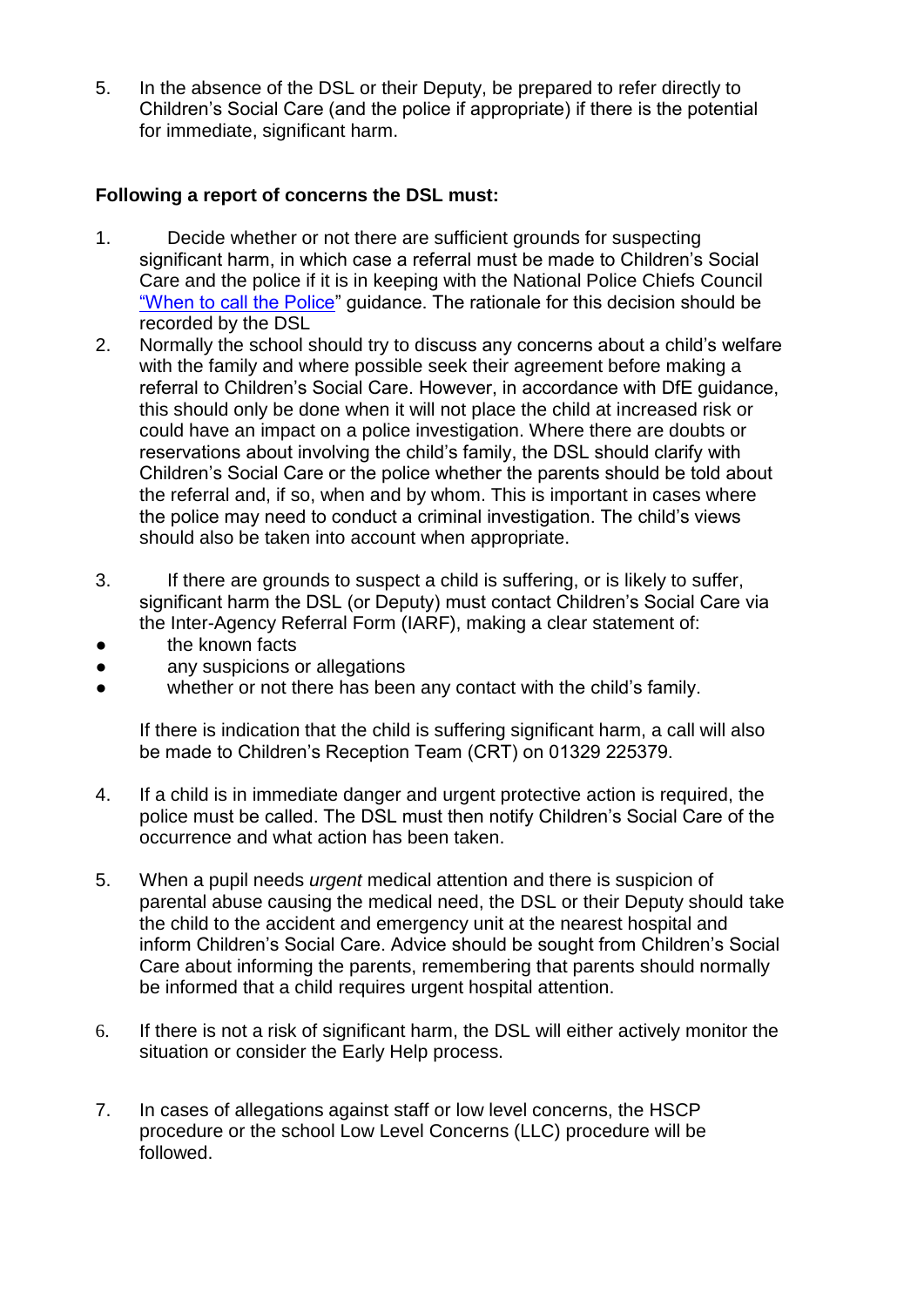## <span id="page-11-0"></span>*Annex 1 - Flowchart for child protection procedures*



In an emergency call for medical assistance

**\*** *In the cases of known FGM, the teacher who was made aware will also make contact with the police*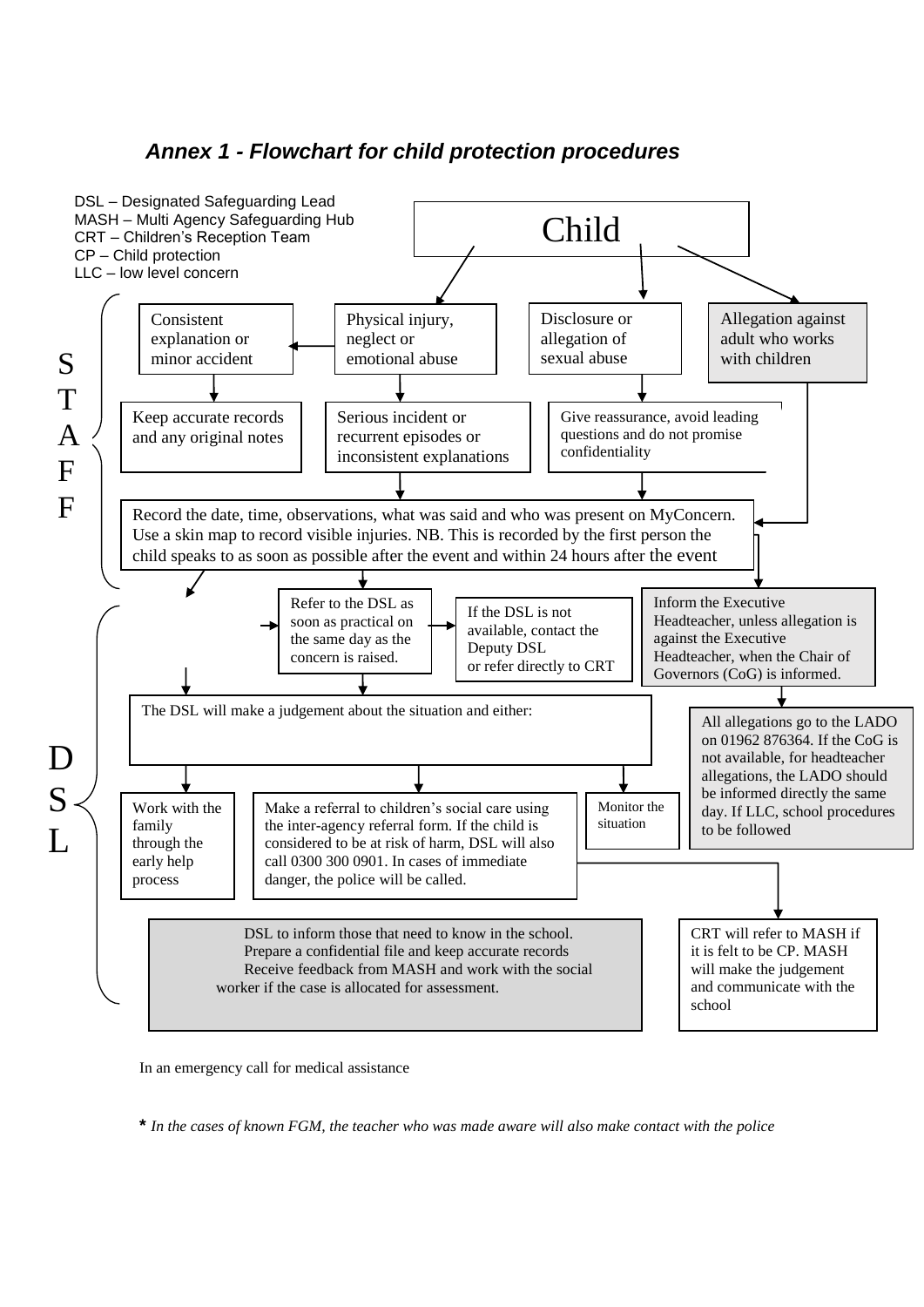## <span id="page-12-0"></span>**All staff should:**

A member of staff who is approached by a child should maintain a positive attitude and try to reassure them. They should not promise complete confidentiality and should explain that they may need to pass information to other professionals to help keep the child or other children safe. The degree of confidentiality should always be governed by the need to protect the child.

Additional consideration needs to be given to children with communication difficulties and for those whose preferred language is not English. It is important to communicate with them in a way that is appropriate to their age, understanding and preferred communication method.

All staff should know who the DSL is and who to approach if the DSL is unavailable. Ultimately, all staff have the right to make a referral to the police or social care directly and should do this if, for whatever reason, there are difficulties following the agreed protocol, e.g. they are the only adult on the school premises at the time and have concerns about sending a child home.

## **Guiding principles, the seven R's**

## **Receive**

- Listen to what is being said, without displaying shock or disbelief
- Accept what is said and take it seriously
- Make a note of what has been said as soon as practicable

## **Reassure**

- Reassure the pupil, but only so far as is honest and reliable
- Don't make promises you may not be able to keep e.g. 'I'll stay with you' or 'everything will be alright now' or 'I'll keep this confidential'
- Do reassure e.g. you could say: 'I believe you', 'I am glad you came to me', 'I am sorry this has happened', 'We are going to do something together to get help'

## **Respond**

- Respond to the pupil only as far as is necessary for you to establish whether or not you need to refer this matter, but do not interrogate for full details
- Do not ask 'leading' questions i.e. 'did he touch your private parts?' or 'did she hurt you?' Such questions may invalidate your evidence (and the child's) in any later prosecution in court
- Do not ask the child why something has happened
- Do not criticise the alleged perpetrator; the pupil may care about him/her, and reconciliation may be possible
- Do not ask the pupil to repeat it all for another member of staff. Explain what you have to do next and to whom you need to talk. Reassure the pupil that it will be a senior member of staff in confidence.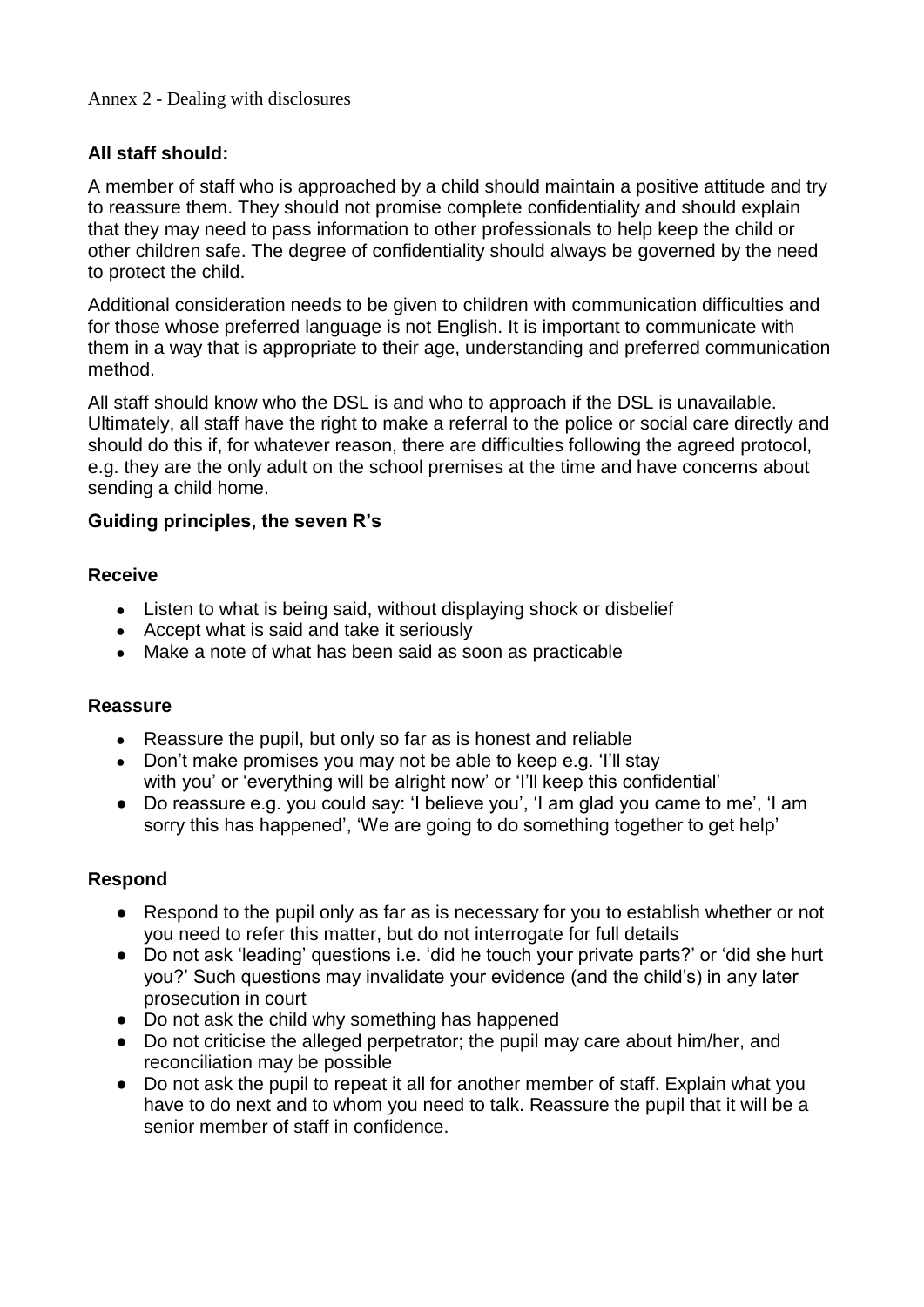## **Report**

- Share concerns with the DSL as soon as possible [complete a MyConcern for the disclosure]
- If you are not able to contact your DSL or the Deputy, and the child is at risk of immediate harm, contact the children's services social care department directly.

## **Record**

- If possible, make some very brief notes at the time, and write them up as soon as possible on MyConcern
- Keep your original notes on file
- Record the date, time, place, persons present and noticeable nonverbal behaviour, and the words used by the child. If the child uses sexual 'pet' words, record the actual words used, rather than translating them into 'proper' words
- Complete a body map to indicate the position of any noticeable bruising or marks (MyConcern)
- Record facts and observable things, rather than your 'interpretations' or 'assumptions'.

## **Remember**

- Support the child: listen, reassure, and be available
- Complete confidentiality is essential. Share your knowledge only with appropriate professional colleagues
- Try to get some support for yourself if you need it.

## **Review (led by DSL)**

- Has the action taken provided good outcomes for the child?
- Did the procedure work?
- Were any deficiencies or weaknesses identified in the procedure? Have these been remedied?
- Is further training required?

## **What happens next?**

It is important that concerns are followed up and it is everyone's responsibility to ensure that they are. The member of staff should be informed by the DSL what has happened after the report being made. If they do not receive this information, they should be proactive in seeking it out.

If a staff member believes that their concerns have not been dealt with effectively or that the child remains at risk, they should initially ask the DSL to reconsider ensuring that the risks are understood. If this does not result in a satisfactory outcome, or the DSL rationale appears to miss the risk to the child, then the Whistleblowing procedures of the school should be followed. If the DSL is unhappy with the response from Children Social Care, they should consider following the HSCP escalation protocol.

<span id="page-13-0"></span>Receiving a disclosure can be upsetting for the member of staff and schools should have a procedure for supporting them after the disclosure. This might include reassurance that they have followed the procedure correctly and that their swift actions will enable the allegations to be handled appropriately. For some staff, use of an employee-based counselling service may be appropriate.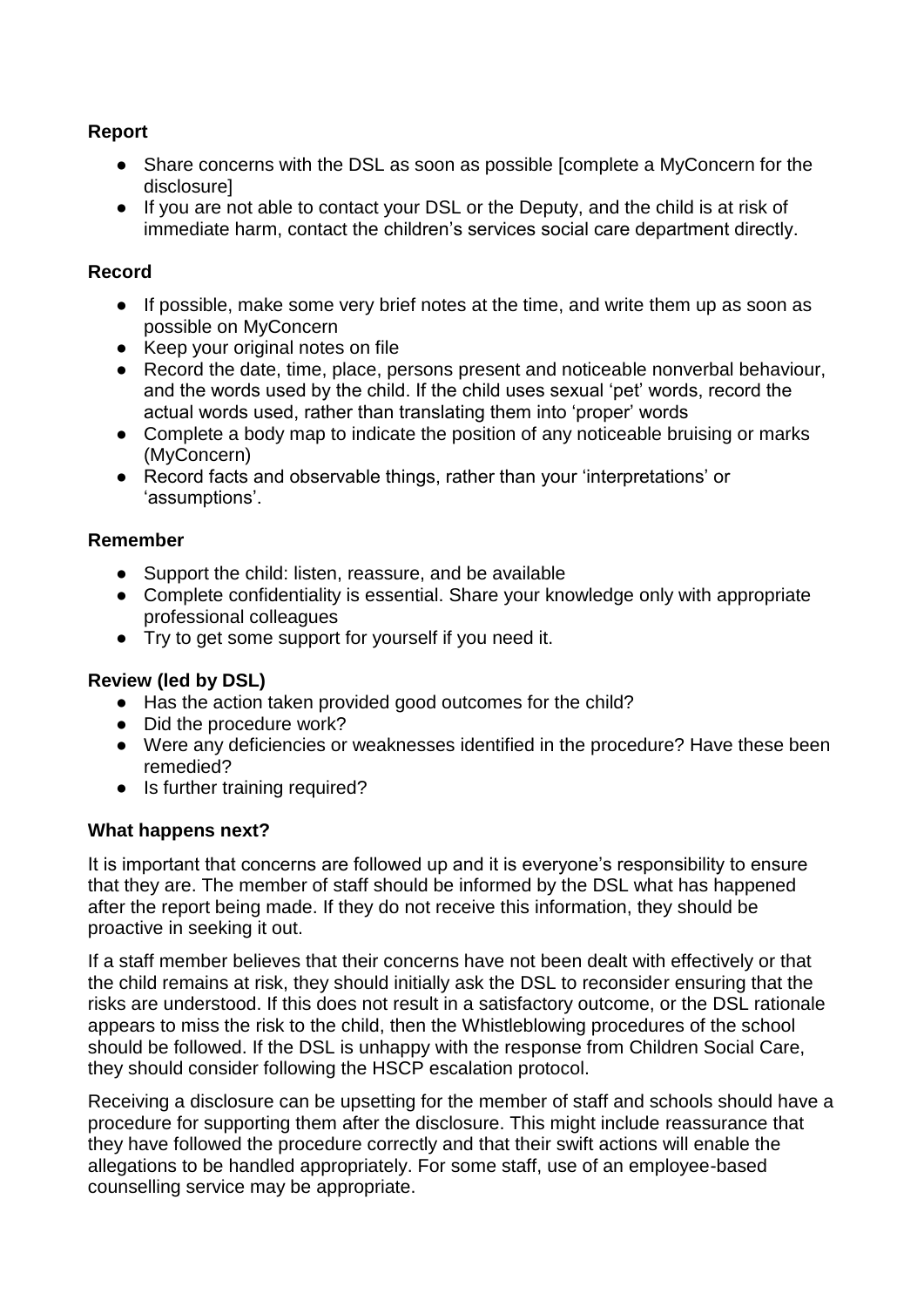## *Annex 3 - Allegations against adults who work with children*

Please read alongside Low Level Concern (LLC) policy and Staff Code of Conduct

Working Together to Safeguard Children (2018) states that organisations should have clear policies for dealing with allegations against people who work with children. Those policies should make a clear distinction between an allegation, a complaint or a concern about the quality of care or practice.

Allegations as defined by KCSiE should be reported to the LADO. Complaints or concerns can be managed independently by the school or college under internal procedures.

Complaints could include: -

- Breaches of the code of Conduct
- Any breach of data protection or confidentiality
- Poor behaviour management
- Inappropriate use of social media
- Misadministration of medication

Concerns could include: -

- Inappropriate use of language, shouting or swearing
- Discussing personal or sexual relationships with, or in the presence, of pupils
- Making (or encouraging others to make) unprofessional comments which scapegoat, demean or humiliate children, or might be interpreted as such.

Lower Level Concerns LLCs, which do not reach the allegations harm threshold (or complaints criteria) should be dealt with under a school LLC procedure.

## **Procedure for Allegations that meet the harm threshold.**

This procedure should be used in all cases when it is alleged a member of staff, supply staff, volunteer, Governor, or another adult who works with children has either:

- **behaved in a way that has harmed a child, or may have harmed a child; or**
- **possibly committed a criminal offence against or related to a child; or**
- **behaved towards a child or children in a way that indicates he or she would pose a risk of harm to children; or**
- **behaved or may have behaved in a way that indicates they may not be suitable to work with children.**

When considering allegations of suitability, (the fourth criteria above) the LADOs would consider the following situations:

- Parents of children who are placed on a CIN plan or are receiving Early Help;
- Arrests for offences against adults;
- Presentation to other professionals around mental health, domestic abuse and/or substance misuse;
- Extreme political or religious viewpoints which could be considered Hate Crime;
- Concerns about behaviour in their private lives which may impact on children

In any of these situations the LADO criteria for intervention will be assessed against the likelihood and impact of transferable risk to children.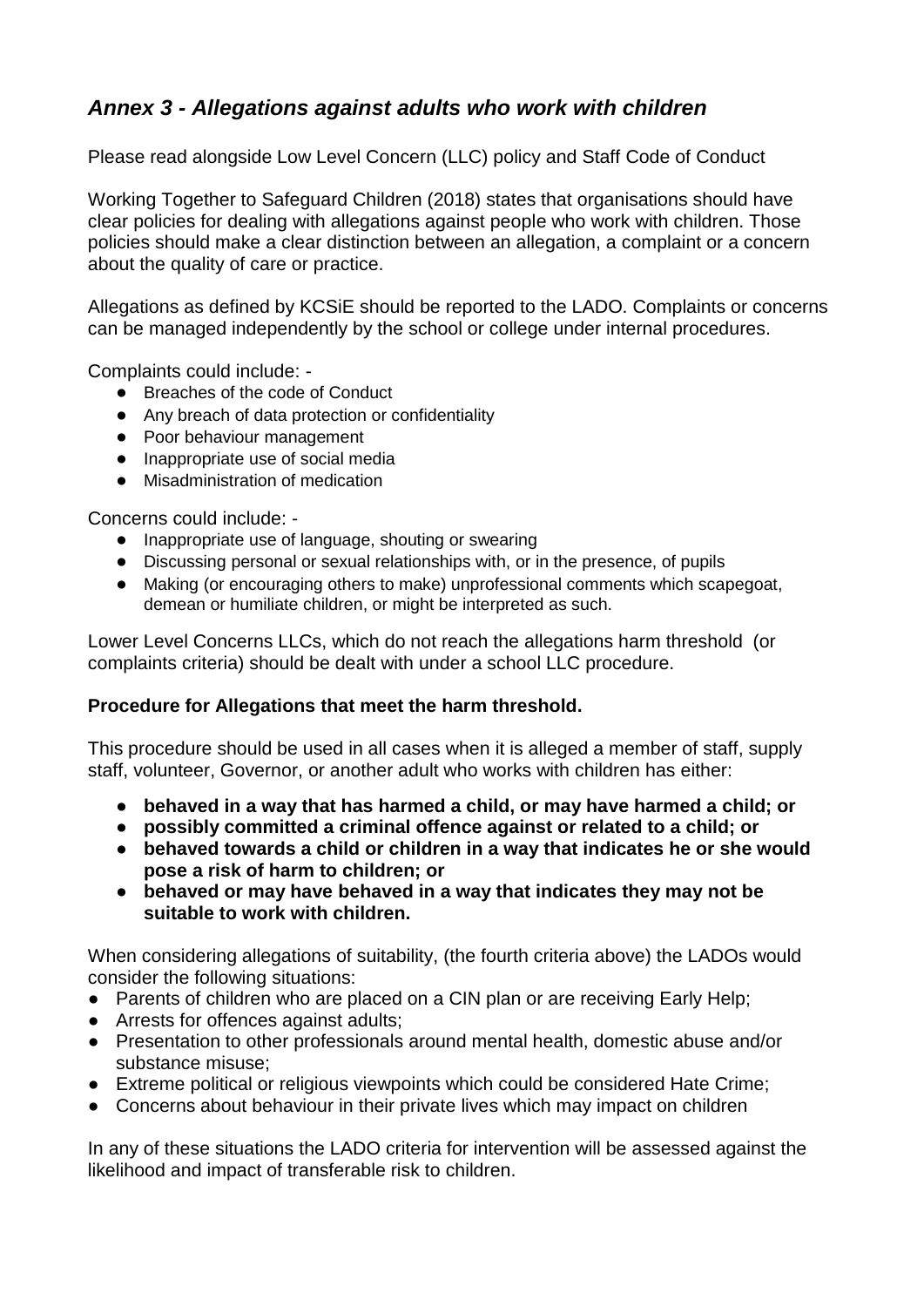In line with our referral process:

- Staff will report any concerns about the conduct of any member of staff, supply staff or volunteer to the Executive Headteacher as soon as possible.
- If an allegation is made against the Executive Headteacher, the concerns need to be raised with the Chair of Governors as soon as possible. If the Chair of Governors is not available, then the LADO should be contacted directly.
- There may be situations when the Executive Headteacher or Chair of Governors will want to involve the police immediately, if the person is deemed to be an immediate risk to children or there is evidence of a possible criminal offence.
- Once an allegation has been received by the Executive Headteacher or Chair of Governors, they will contact the LADO on 01962 876364 or [child.protection@hants.gov.uk](mailto:child.protection@hants.gov.uk) as soon as possible and before carrying out any investigation into the allegation.
- Inform the parents of the allegation unless there is a good reason not to

In liaison with the LADO, the school will determine how to proceed and if necessary, the LADO will refer the matter to Children's Social Care and/or the police.

When receiving information from outside agencies about school staff, the LADO will assess the potential for transferable risk, and make a disclosure to the school where there is the likelihood of transferable risk to children and there is a pressing need.

If the matter is investigated internally, the LADO will advise the school to seek guidance from their personnel/HR provider in following procedures set out in chapter 4 of 'Keeping Children Safe in Education' (2021) and the HSCP procedures.

## **Supply Staff**

While supply staff are not employees of the school, it is still required that the school report the allegation to the LADO.

If the matter requires an internal investigation, this will be carried out by the school in liaison with an HR rep (acting as the employer) from the supply agency.

## **Lower Level Concerns (LLCs)**

The LLC policy is part of the whole school approach to safeguarding. The purpose of the policy is to encourage an open and transparent culture, which enables the school or College to identify concerning, problematic or inappropriate behaviour at an early stage. It should also empower staff to share LLCs with the DSL. LLCs will be managed independently by the school or college under internal procedures.

Examples of LLCs include, but is not limited to: -\_

- being over friendly with children;
- having favourites;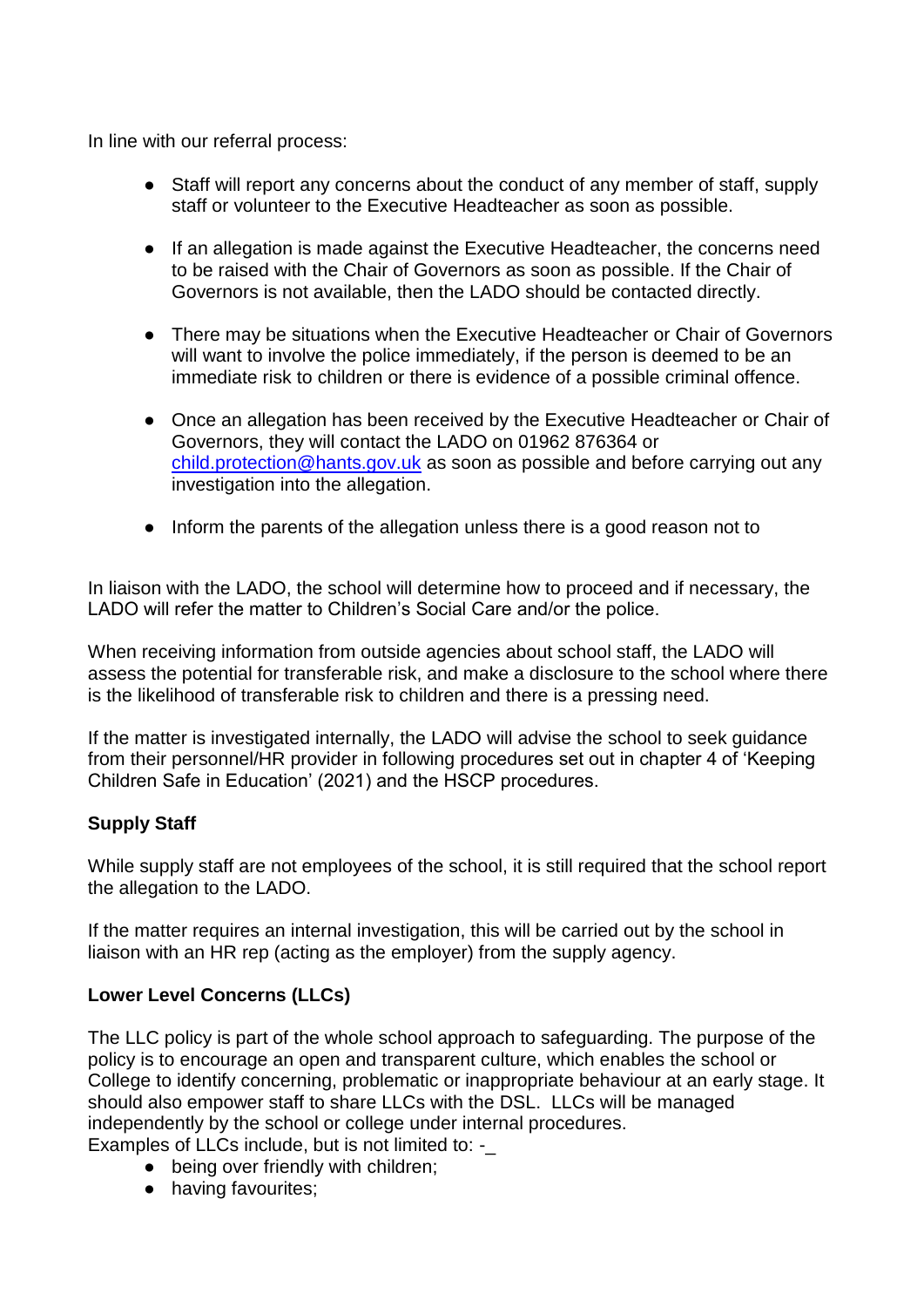- taking photographs of children on their mobile phone;
- engaging with a child on a one-to-one basis in a secluded area or behind a closed door;

or,

● using inappropriate sexualised, intimidating or offensive language.

The LLC policy will: -

• Ensure that staff are clear about what constitutes appropriate behaviour, and are confident in distinguishing expected and appropriate behaviour from concerning, problematic or inappropriate behaviour, in themselves and others;

• Empower staff to share any low-level safeguarding concerns with the DSL

• Address unprofessional behaviour and support the individual to correct this at an early stage.

• Provide a responsive, sensitive and proportionate handling of such concerns when they are raised.

• Help identify any weakness in the school or colleges safeguarding system.

In line with the LLC policy: -

- All LLCs will be shared responsibly with the DSL, recorded in writing and dealt with in an appropriate and timely manner.
- All LLCs will be reviewed, so that potential patterns of concerning, problematic or inappropriate behaviour can be identified.
- If LLCs are found to be escalating and are reaching the harm threshold, a referral will be made to the LADO.

## <span id="page-16-0"></span>**If there is any doubt about the level at which behaviour needs to be addressed, LADO advice will be taken.**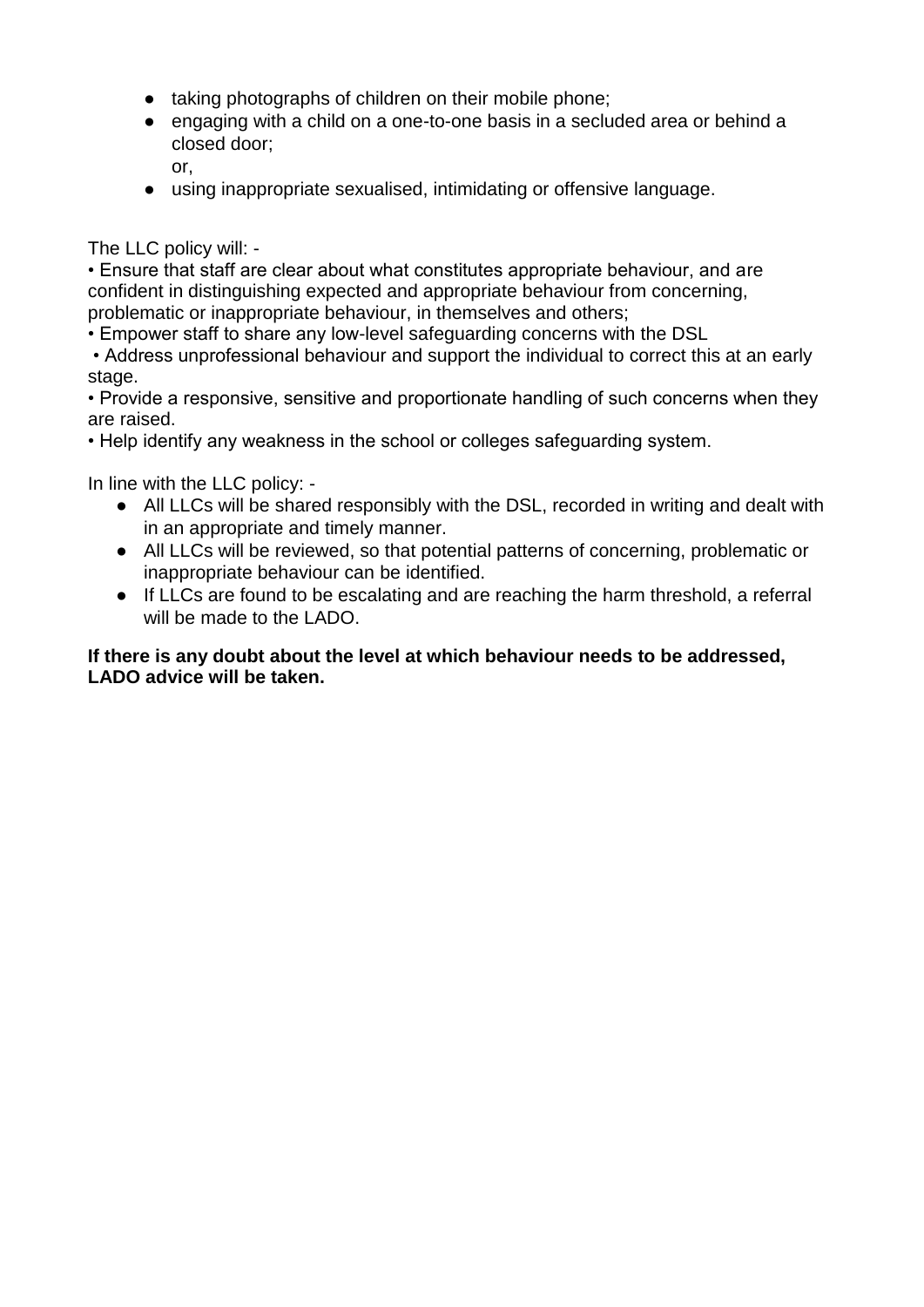## *Annex 4 - Sexual violence and sexual harassment between children in schools and colleges*

## **(Please also see The Stenbury Federation Child-friendly Peer-on-Peer Abuse Policy)**

## **Context**

This policy is about how staff should respond to all reports and concerns of child-on-child sexual violence and sexual harassment, including those that have happened outside of school or college premises, and or online. All staff are advised to maintain an attitude of "It could happen here"

Schools and colleges not recognising, acknowledging or understanding the scale of harassment and abuse, and /or downplaying some behaviours relating to abuse can lead to a culture of unacceptable behaviour, an unsafe environment and in a worst case scenario a culture that normalises abuse leading to children accepting it as normal and not coming forward to report it.

Sexual violence and sexual harassment can occur between two children of any age and sex. It can also occur through a group of children sexually assaulting or sexually harassing a single child or group of children.

Children who are victims of sexual violence and sexual harassment will likely find the experience stressful and distressing. This can adversely affect their educational attainment as well as their emotional well-being. Sexual violence and sexual harassment exist on a continuum and may overlap; they can occur online and offline (both physically and verbally) and are never acceptable. It is important that all victims are taken seriously and offered appropriate support. It is also important to recognise that some perpetrators may themselves also be victims.

Reports of sexual violence and sexual harassment are extremely complex to manage. It is essential that victims are protected, offered appropriate support and every effort is made to ensure their education is not disrupted. It is also important that other children and young people including school and college staff are supported and protected as appropriate.

## **Policy**

We believe that all children have a right to attend school and learn in a safe environment. Children should be free from harm by adults in the school and by other children.

We recognise that children are capable of abusing their peers and this will be dealt with under our child protection policy and in line with KCSiE (2021)

This policy is underpinned by the principle that there is a zero-tolerance approach to sexual violence and sexual harassment. We are clear that sexual violence and sexual harassment is not acceptable, will never be tolerated and is not an inevitable part of growing up.

We will minimise the risk of peer-on-peer abuse by: -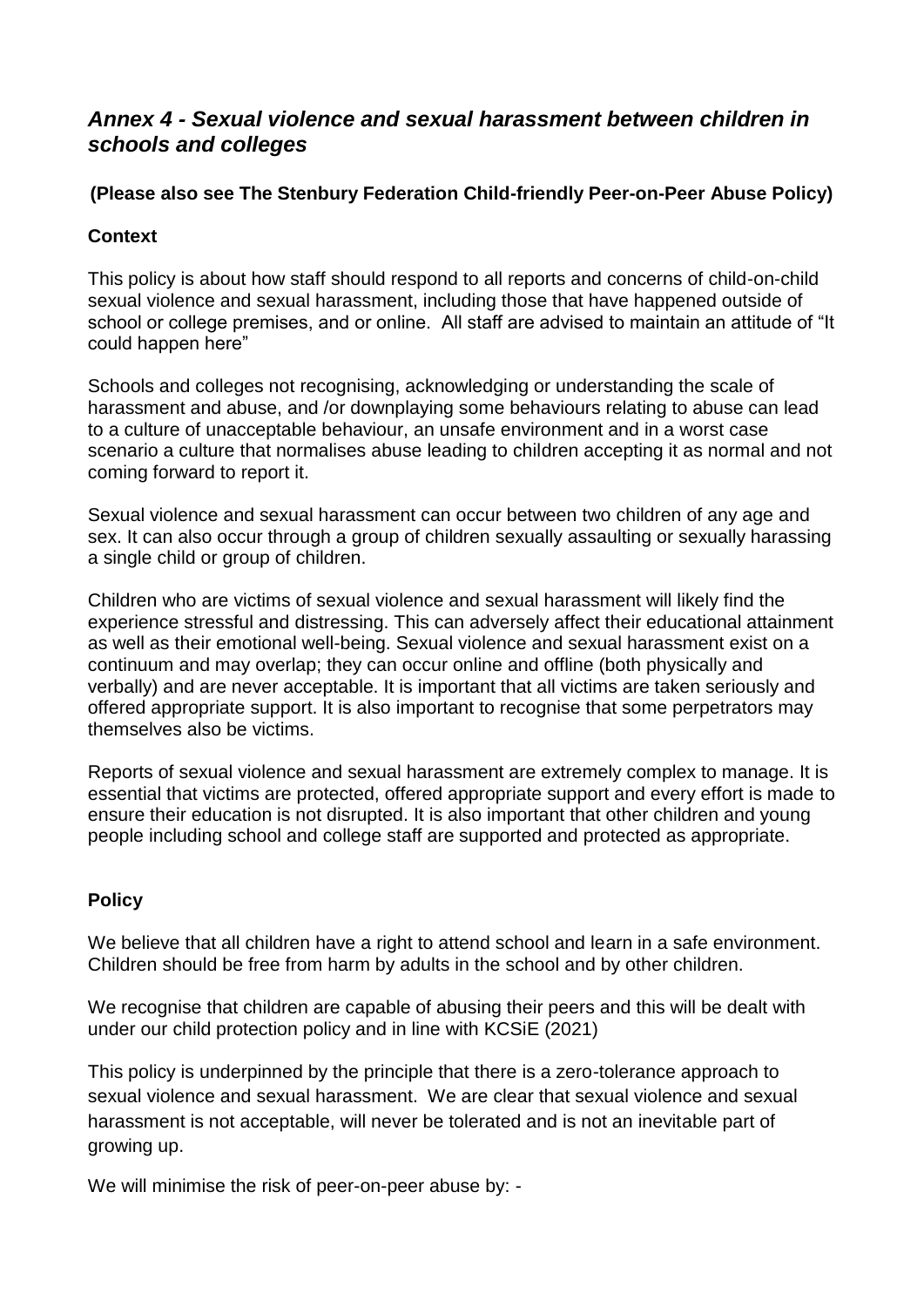## **Prevention:**

- Taking a whole school approach to safeguarding and child protection
- Providing training to staff
- Providing a clear set of values and standards, underpinned by the school's behaviour policy and pastoral support system, and by a planned programme of evidence-based content delivered through the curriculum
- Engaging with specialist support and interventions.

## **Responding to reports of sexual violence and sexual harassment:**

- Children making a report of sexual violence or sexual harassment will be taken seriously, kept safe and be supported.
- Understanding that our initial response to a report from a child is incredibly important and can encourage or undermine the confidence of victims of sexual violence and harassment to report or to come forward in the future.
- If the report includes an online element, staff will be mindful of the Searching, Screening and Confiscation: advice for schools (DfE 2018) guidance.
- Staff taking the report will inform the DSL or their Deputy as soon as practicably possible but at least within 24 hours.
- Staff taking a report will never promise confidentiality.
- Parents or carers will normally be informed (unless this would put the child at greater risk).
- If a child is at risk of harm, is in immediate danger, or has been harmed, a referral will be made to Children's Social Care (01329 225379).

## **Risk Assessment:**

Following a report, the DSL will make an immediate risk and needs assessment on a caseby-case basis.

The risk assessment will consider:

- The victim, especially their protection and support.
- The alleged perpetrator, their support needs, and any disciplinary action.
- All other children at the school.
- The victim and the alleged perpetrator sharing classes and space at school.

The risk assessment will be recorded and kept under review.

Where there has been other professional intervention and/or other specialist risk assessments. These professional assessments will be used to inform the school's approach to supporting and protecting pupils.

## **Action: The DSL will consider: -**

- The wishes of the victim.
- The nature of the incident including whether a crime has been committed and the harm caused.
- Ages of the children/young people involved.
- Developmental stages of the children/young people.
- Any power imbalance between the children/young people.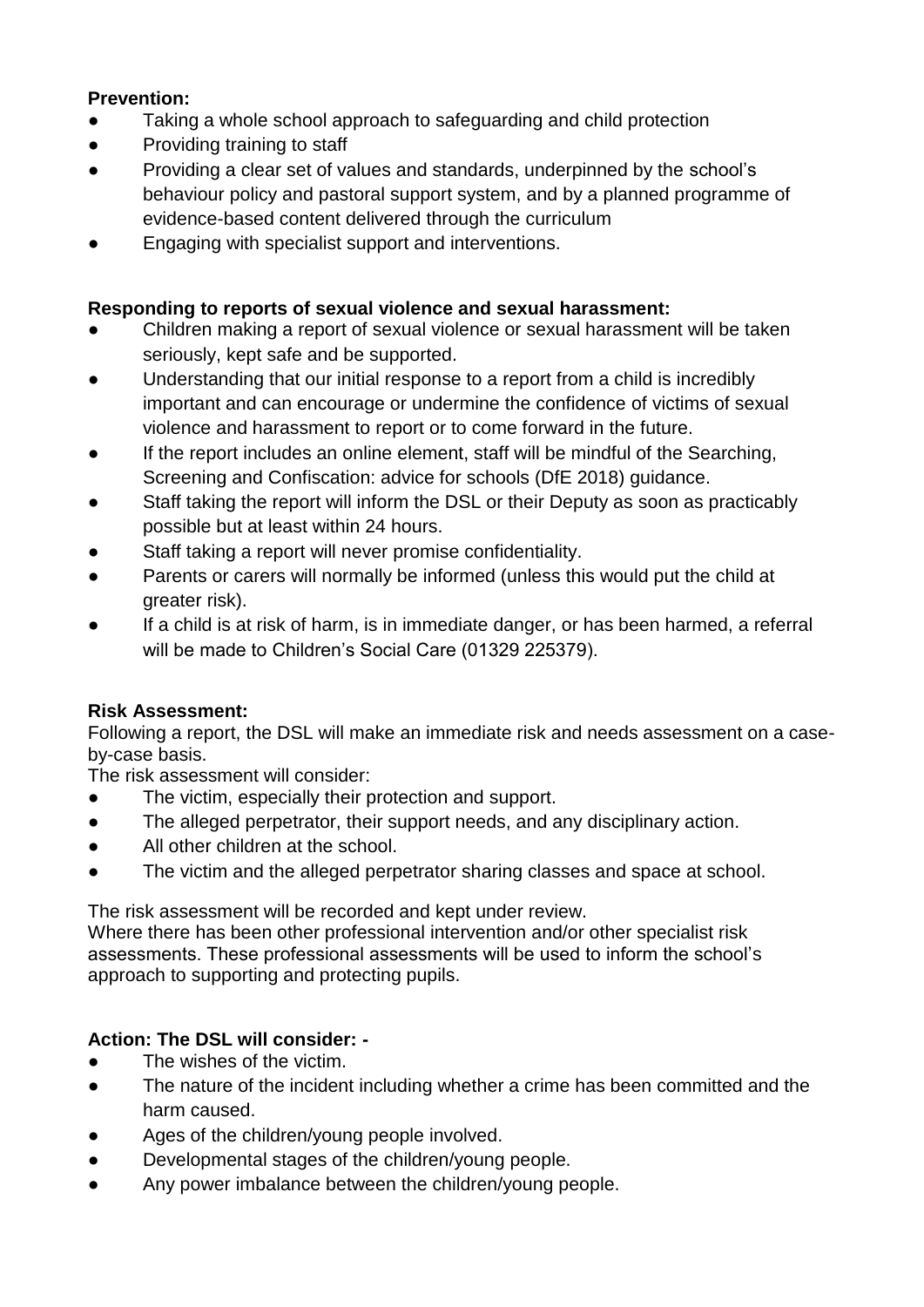- **•** Any previous incidents.
- On-going risks.
- Other related issues or wider context.

## **Options: The DSL will manage the report with the following options: -**

- Manage internally
- Refer to Early Help
- Refer to Children's Social Care
- Report to the police (generally in parallel with a referral to Social Care)

## **Ongoing Response:**

- All concerns, discussions and decisions made, and the reasons for those decisions, should be recorded in writing. Records should be reviewed so that potential patterns of concerning, problematic or inappropriate behaviour can be identified and addressed.
- The DSL will keep the risk assessment under review.
- The DSL will manage each report on a case-by-case basis and will keep the risk assessment under review.
- Where there is a criminal investigation into a rape, assault by penetration or sexual assault, the alleged perpetrator should be removed from any classes they share with the victim during that investigation.
- The DSL will consider how best to keep the victim and perpetrator apart on school premises and transport where appropriate.
- Where a criminal investigation into a rape or assault by penetration leads to a conviction or caution, the school will take suitable action. In all but the most exceptional of circumstances, the rape or assault is likely to constitute a serious breach of discipline and lead to the view, that allowing the perpetrator to remain in the same school or college would seriously harm the education or welfare of the victim (and potentially other pupils and students).
- Where a criminal investigation into sexual assault leads to a conviction or caution, the school or college will, if it has not already, consider any suitable sanctions in light of their behaviour policy, including consideration of permanent exclusion. Where the perpetrator is going to remain at the school or college, the principle of keeping the victim and perpetrator in separate classes where possible would be maintained and continued. Consideration would be given to the most appropriate way to manage potential contact on school and college premises and transport. The nature of the conviction or caution and wishes of the victim will be especially important in determining how to proceed in such cases.
- The victim, alleged perpetrator and other witnesses (children and adults) will receive appropriate support and safeguards on a case-by-case basis.
- When ongoing support is required by the victim, the victim should be asked whether they would find it helpful to have a designated trusted adult to talk about their needs. The choice of any such adult should be made by the victims (as far as reasonably possible) and this choice should be supported.
- The school will take any disciplinary action against the alleged perpetrator in line with behaviour and discipline in the school.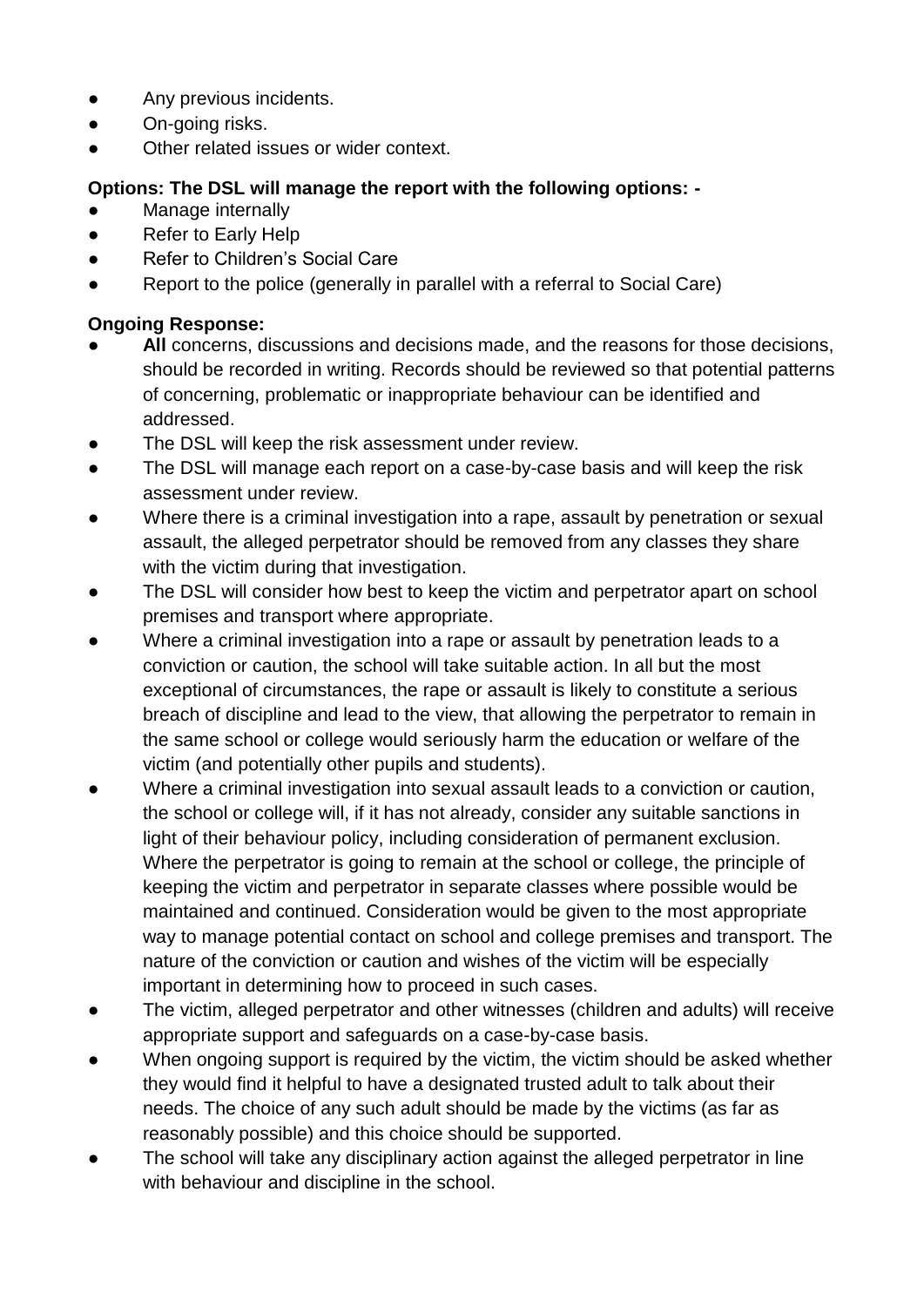● The school recognises that taking disciplinary action and providing appropriate support are not mutually exclusive actions and will occur at the same time if necessary.

## **Unsubstantiated, unfounded, false, or malicious reports**

- If a report is determined to be unsubstantiated, unfounded, false or malicious, the designated safeguarding lead should consider whether the child and/or the person who has made the allegation is in need of help or may have been abused by someone else and whether this is a cry for help. In such circumstances, a referral to children's social care may be appropriate.
- If a report is shown to be deliberately invented or malicious, the school or college, should consider whether any disciplinary action is appropriate against the individual who made it as per their own behaviour policy.

## **Physical Abuse**

While a clear focus of peer-on-peer abuse is linked to sexual abuse and harassment, physical assaults and initiation violence and rituals from pupils to pupils can also be abusive.

These are equally not tolerated and, if it is believed that a crime has been committed, will be reported to the police.

The principles from the anti-bullying policy will be applied in these cases, with recognition that any police investigation will need to take priority.

References: – KCSiE (DfE 2021) Sexual Violence and Sexual Harassment between Children in Schools and Colleges (DfE 2021)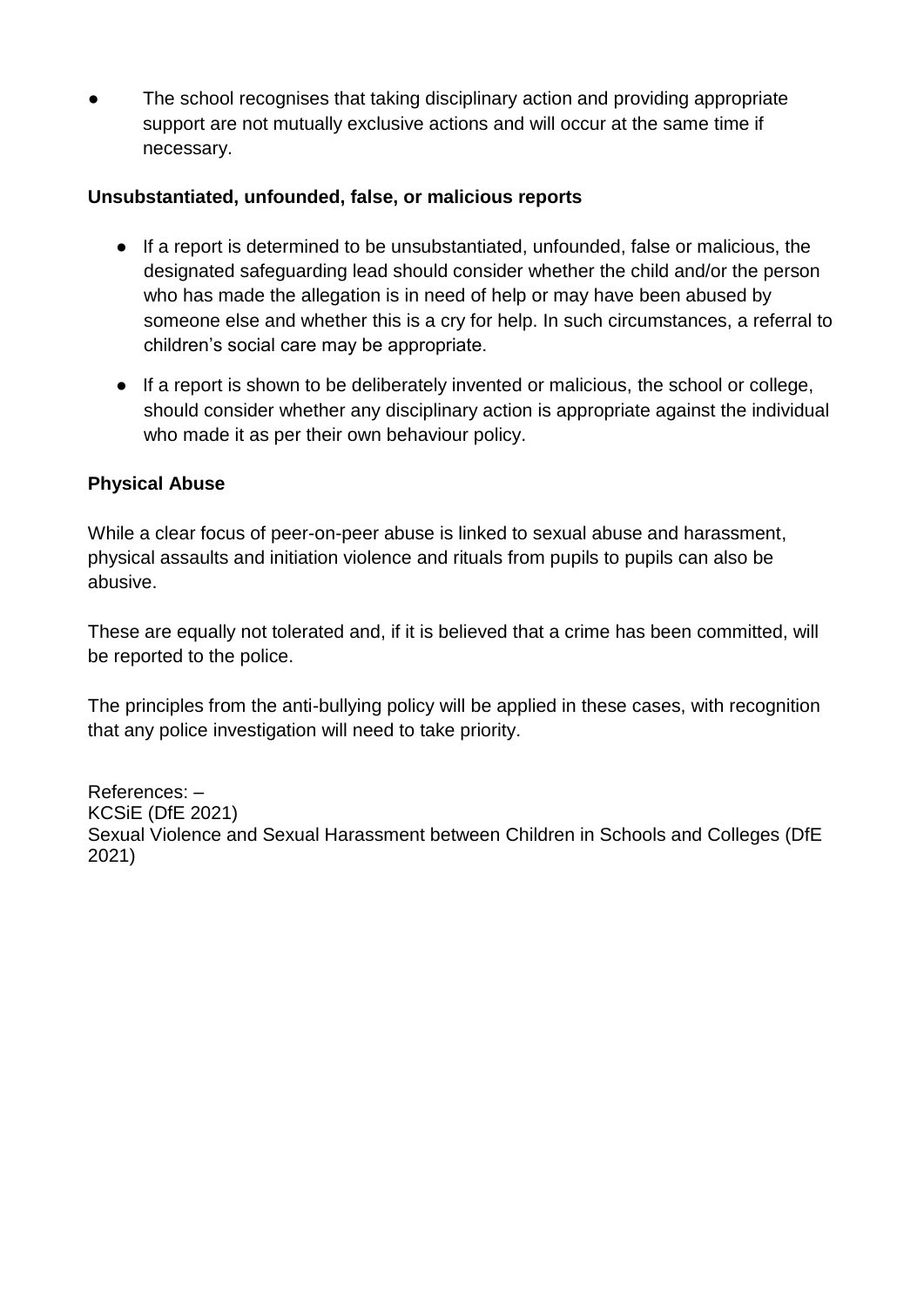## *Annex 5 - Sexual Violence and Sexual Harassment between Children Risk and Needs Assessment Template*

<span id="page-21-0"></span>

| <b>Presenting Behaviour</b> | What are the risks?<br>Who might be harmed & how? | <b>Action</b> | <b>Action by</b><br>Who? | <b>Action</b><br>by when? $ $ | <b>Action status or Date</b><br><b>Completed &amp; Outcome</b><br>including further actions |
|-----------------------------|---------------------------------------------------|---------------|--------------------------|-------------------------------|---------------------------------------------------------------------------------------------|
|                             |                                                   |               |                          |                               |                                                                                             |
|                             |                                                   |               |                          |                               |                                                                                             |
|                             |                                                   |               |                          |                               |                                                                                             |
|                             |                                                   |               |                          |                               |                                                                                             |
|                             |                                                   |               |                          |                               |                                                                                             |
|                             |                                                   |               |                          |                               |                                                                                             |
|                             |                                                   |               |                          |                               |                                                                                             |
|                             |                                                   |               |                          |                               |                                                                                             |
|                             |                                                   |               |                          |                               |                                                                                             |
|                             |                                                   |               |                          |                               |                                                                                             |
|                             |                                                   |               |                          |                               |                                                                                             |
|                             |                                                   |               |                          |                               |                                                                                             |
|                             |                                                   |               |                          |                               |                                                                                             |
|                             |                                                   |               |                          |                               |                                                                                             |
|                             |                                                   |               |                          |                               |                                                                                             |
|                             |                                                   |               |                          |                               |                                                                                             |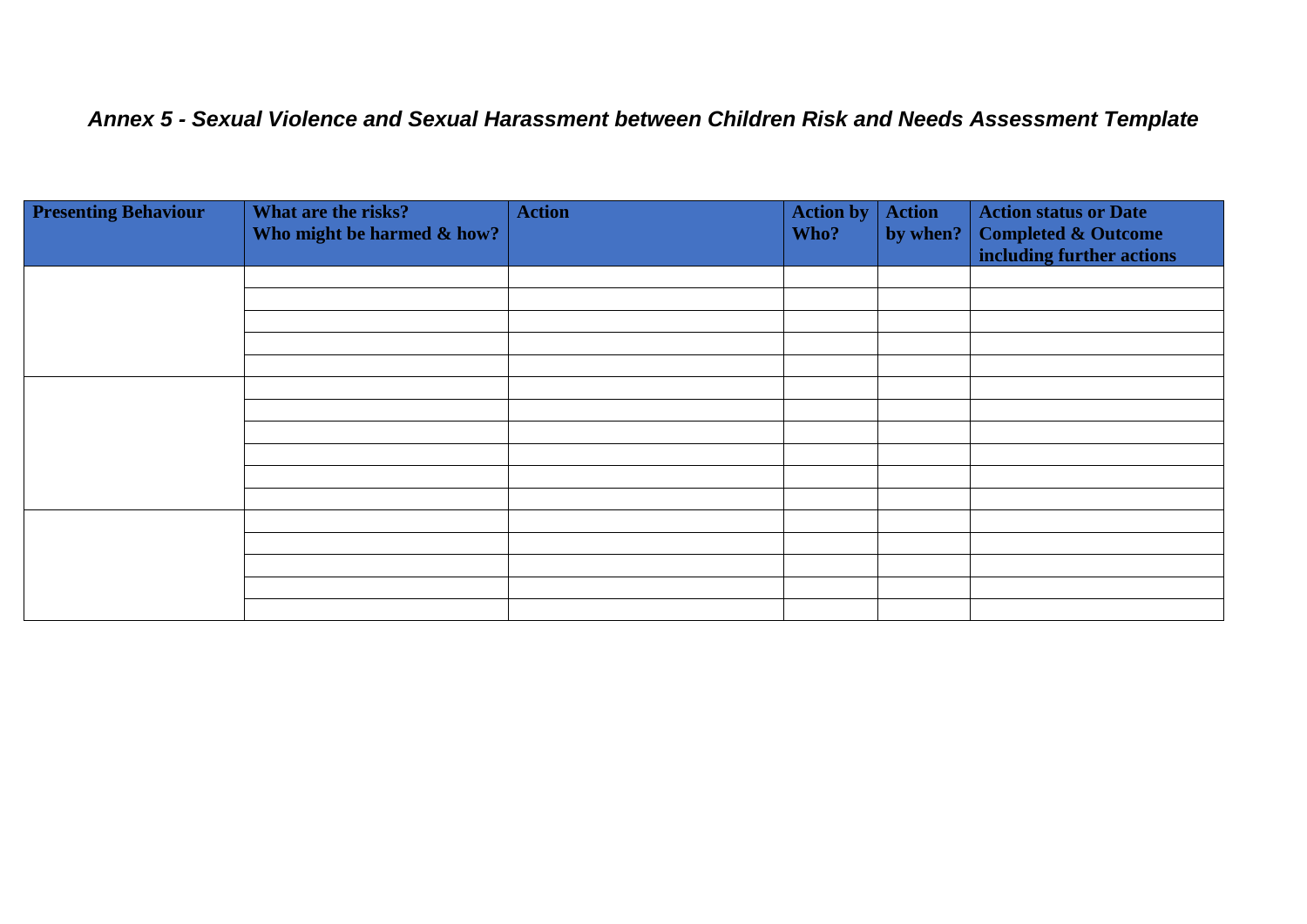## <span id="page-22-0"></span>*Annex 6 - Online Safety*

As a federation it is essential that we safeguard children from potentially harmful and inappropriate online material.

Please read in conjunction with The Stenbury Federation E-Safety Policy

The breadth of issues classified within online safety is considerable, but can be categorised into four areas of risk:

• **content**: being exposed to illegal, inappropriate or harmful content, for example: pornography, fake news, racism, misogyny, self-harm, suicide, anti-Semitism, radicalisation and extremism.

• **contact**: being subjected to harmful online interaction with other users; for example: peer to peer pressure, commercial advertising and adults posing as children or young adults with the intention to groom or exploit them for sexual, criminal, financial or other purposes'.

• **conduct**: personal online behaviour that increases the likelihood of, or causes, harm; for example, making, sending and receiving explicit images (e.g consensual and non-consensual sharing of nudes and semi-nudes and/or pornography, sharing other explicit images and online bullying; and

• **commerce** - risks such as online gambling, inappropriate advertising, phishing and or financial scams. If we feel pupils, students or staff are at risk, we will report it to the Anti-Phishing Working Group [\(https://apwg.org/\)](https://apwg.org/).

We ensure that online safety is a running and interrelated theme when devising and implementing policies and procedures.

We will consider how online safety is reflected as required in all relevant policies and embedded across all areas of the curriculum, included in teacher training and within the role and responsibilities of the designated safeguarding lead as well as discussions with parents.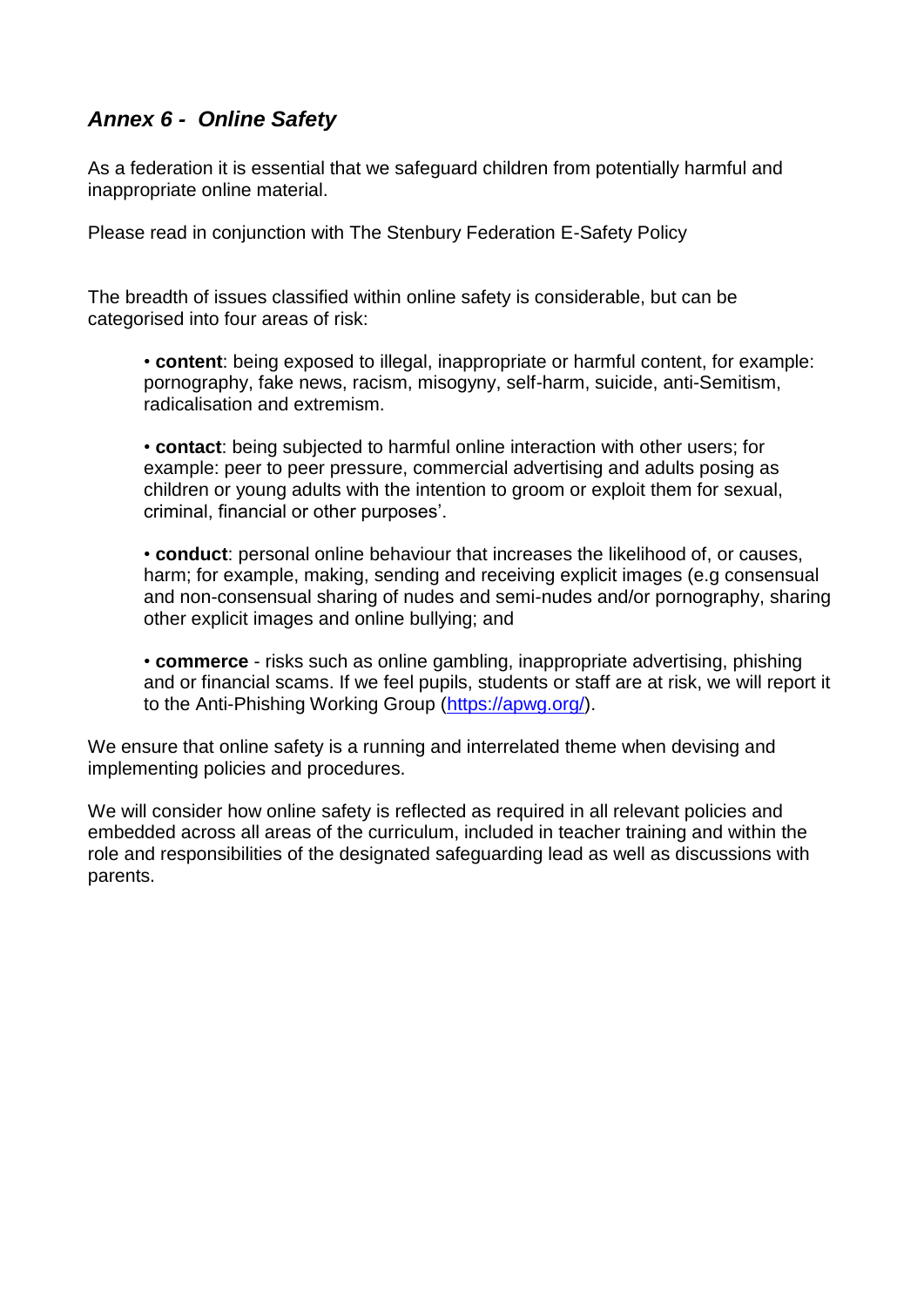## <span id="page-23-0"></span>*Annex 7 - Whistleblowing*

## **Whistleblowing in a Safeguarding Context**

While the school has a separate whistleblowing policy, this is a summary sheet that outlines the process when there is a concern that safeguarding issues have not been reported or followed correctly.

This does not replace the whistleblowing policy and should be read in conjunction with the school policy.

**Whistleblowing** is a term that is used when staff want to report a concern within their organisation that involves their manager or a person senior to them in the organisation which may prevent them from following the normal reporting systems.

There are a limited number of areas that can be called Whistleblowing, and the policy protects staff from being punished for raising concerns.

Within The Stenbury Federation, the Executive Headteacher, Mark Snow is the senior manager and responsible for all staff. If you are concerned that any member of staff within the school is not following safeguarding processes or behaving in a way that is placing children at risk, you should in the first place make the Executive Headteacher aware.

If your concern is about the Executive Headteacher, you should raise this with the Chair of Governors by process to contact CoG or equivalent

If you would prefer to raise your concerns outside the school environment you are able to contact the NSPCC whistleblowing line on 0800 028 0285 or email [help@nspcc.org.uk](mailto:help@nspcc.org.uk) for national organisations or make contact with Hampshire County Council.

If you believe that a member of the school staff is harming a child (an allegation) and this has been reported to the Executive Headteacher and no action has been taken, or the member of staff you have concerns about is the Exceutive Headteacher, then you are able to contact the Local Authority Designated Officers (LADOs) on 01962 876364 or [child.protection@hants.gov.uk](mailto:child.protection@hants.gov.uk)

If you believe that a child is being abused by individuals outside the school, you should make a referral to Children's Social Care by calling 0300 555 1384 (office hours) or 0300 555 1373 (outside of office hours)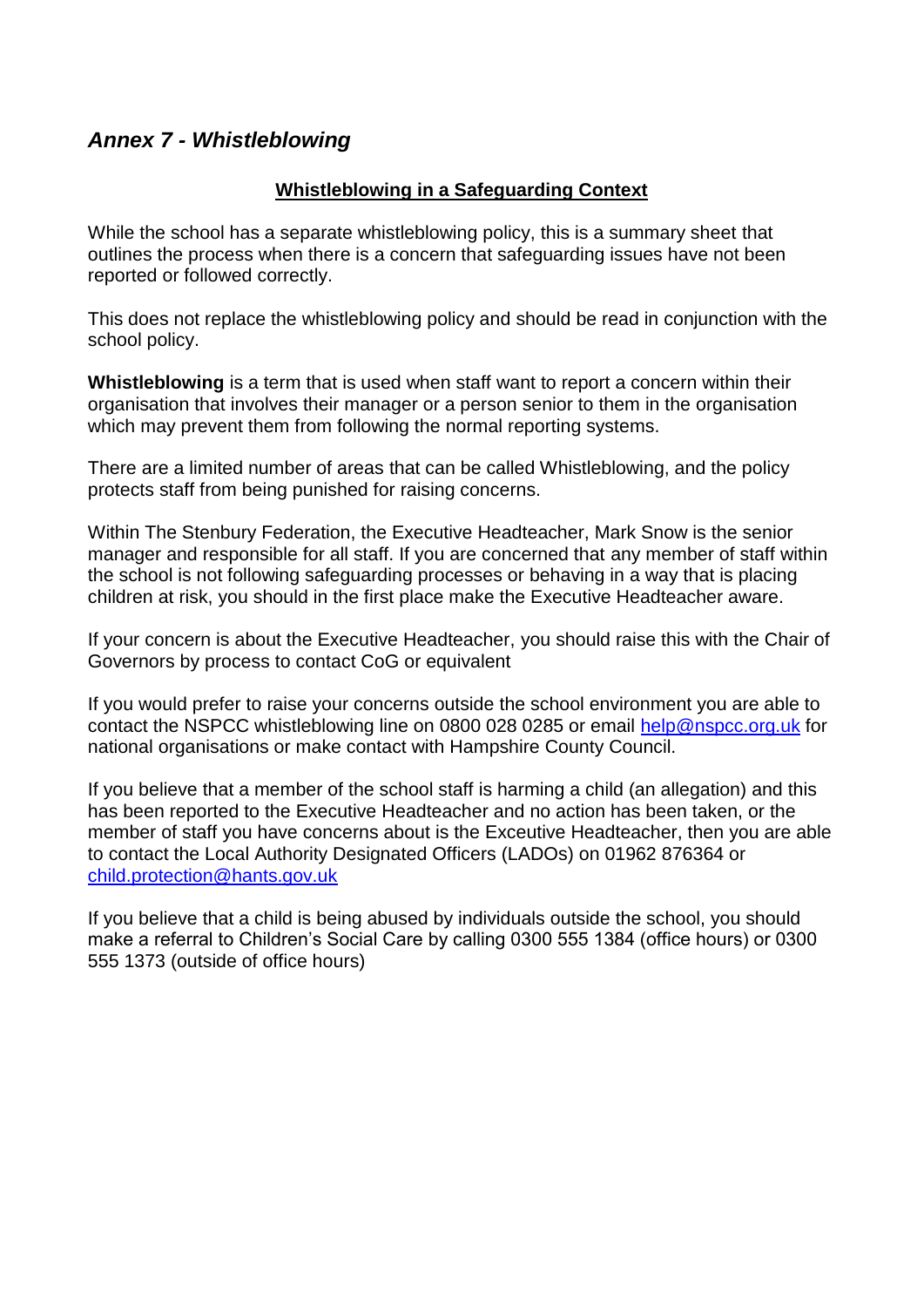## <span id="page-24-0"></span>*Annex 8 - Briefing sheet for temporary and supply staff*

## **For supply staff and those on short contracts in The Stenbury Federation**

While working in The Stenbury Federation at Godshill Primary School or Chillerton and Rookley Primary school, you have a duty of care towards all of the children and young people. This means that at all times you should act in a way that is consistent with their safety and welfare. In addition, if at any time you have a concern about a child or young person, particularly if you think they may be at risk of abuse or neglect, it is your responsibility to share that concern with the schools' designated safeguarding lead (DSL), who is the Executive Head Teacher, Mark Snow or the Deputies*.*

This is not an exhaustive list but you may have become concerned as a result of:

- Observing a physical injury, which you think may have been non-accidental.
- Observing something in the appearance of a child or young person which suggests they are not being sufficiently well cared for.
- Observing child behaviour that leads you to be concerned about a child or young person.
- A child or young person telling you that they have been subjected to some form of abuse
- Observing adult behaviour that leads you to be concerned about their suitability to work with children or young people.

In any of the circumstances listed here, you must write down what you saw or heard, date and sign your account, and give it to the DSL as soon as possible and no longer than 24 hours later. This may be the beginning of a legal process – it is important to understand that legal action against a perpetrator can be seriously damaged by any suggestion that the child has been led in any way.

If a child talks to you about abuse, you should follow these guidelines:

- Rather than directly questioning the child, just listen and be supportive
- Never stop a child who is freely recalling significant events, but don't push the child to tell you more than they wish.
- Make it clear that you may need to pass on information to staff in other agencies who may be able to help – do not promise confidentiality. You are obliged to share any information relating to abuse or neglect.
- Write an account of the conversation immediately, as close to verbatim as possible. Put the date and timings on it, and mention anyone else who was present. Then sign it and give your record to the DSL who should follow due process, including contacting Children's Social Care if appropriate.

The federation has a policy on safeguarding children and young people which you can find, together with the local procedures to be followed by all staff, on the websites and in the schools' staffrooms on the designated safeguarding information boards.

If your concern involves the DSL or a member of the senior staff, contact the LADO on 01962 847364 or the NPSCC whistleblowing line on 0800 028 0285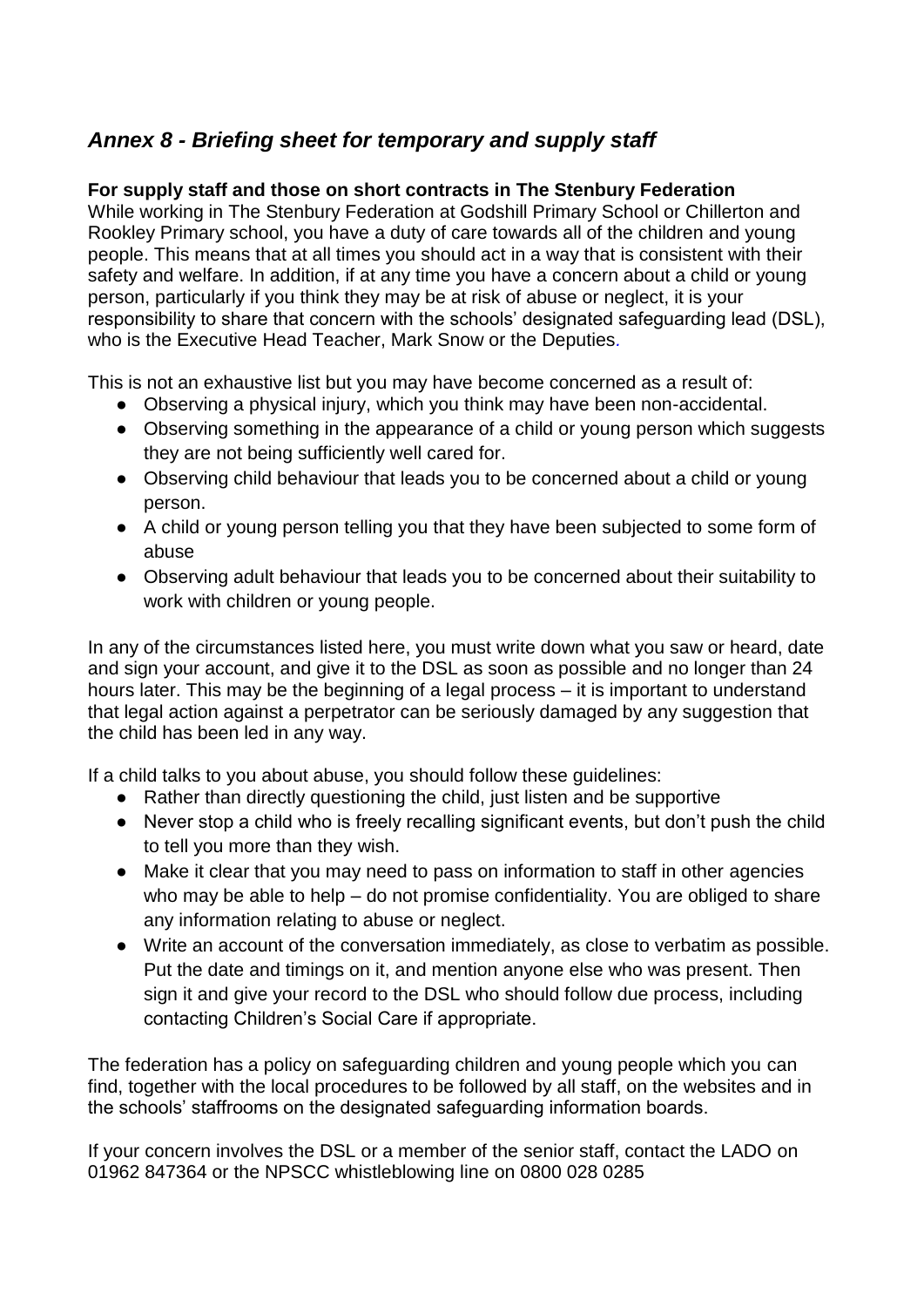## **Remember, if you have a concern, report it.**

## <span id="page-25-0"></span>*Annex 9 - What is child abuse?*

The following definitions are taken from W*orking Together to Safeguard Children* HM Government (2018). In addition to these definitions, it should be understood that children can also be abused by being sexually exploited, through honour-based violence, forced marriage or female genital mutilation. To support the local context, all staff have access to the Hampshire Safeguarding Children Partnership (HSCP) threshold chart.

#### **What is abuse and neglect?**

Abuse and neglect are forms of maltreatment of a child. Somebody may abuse or neglect a child by inflicting harm, or by failing to act to prevent harm. Children may be abused in a family or in an institutional or community setting, by those known to them or, more rarely, by a stranger. They may be abused by an adult or adults, or another child or children.

#### **Physical abuse**

Physical abuse may involve hitting, shaking, throwing, poisoning, burning or scalding, drowning, suffocating, or otherwise causing physical harm to a child. Physical harm may also be caused when a parent or carer fabricates the symptoms of, or deliberately induces, illness in a child.

#### **Emotional abuse**

The persistent emotional maltreatment of a child such as to cause severe and persistent adverse effects on the child's emotional development. It may involve conveying to a child that they are worthless or unloved, inadequate, or valued only insofar as they meet the needs of another person. It may include not giving the child opportunities to express their views, deliberately silencing them or 'making fun' of what they say or how they communicate. It may feature age or developmentally inappropriate expectations being imposed on children. These may include interactions that are beyond a child's developmental capability, as well as overprotection and limitation of exploration and learning, or preventing the child participating in normal social interaction. It may involve seeing or hearing the ill-treatment of another. It may involve serious bullying (including cyber bullying), causing children frequently to feel frightened or in danger, or the exploitation or corruption of children. Some level of emotional abuse is involved in all types of maltreatment of a child, although it may occur alone.

#### **Sexual abuse**

Involves forcing or enticing a child or young person to take part in sexual activities, not necessarily involving a high level of violence, whether or not the child is aware of what is happening. The activities may involve physical contact, including assault by penetration (for example, rape or oral sex) or non-penetrative acts such as masturbation, kissing, rubbing and touching outside of clothing. They may also include non-contact activities, such as involving children in looking at, or in the production of, sexual images, watching sexual activities, encouraging children to behave in sexually inappropriate ways, or grooming a child in preparation for abuse (including via the internet). Sexual abuse is not solely perpetrated by adult males. Women can also commit acts of sexual abuse, as can other children.

#### **Neglect**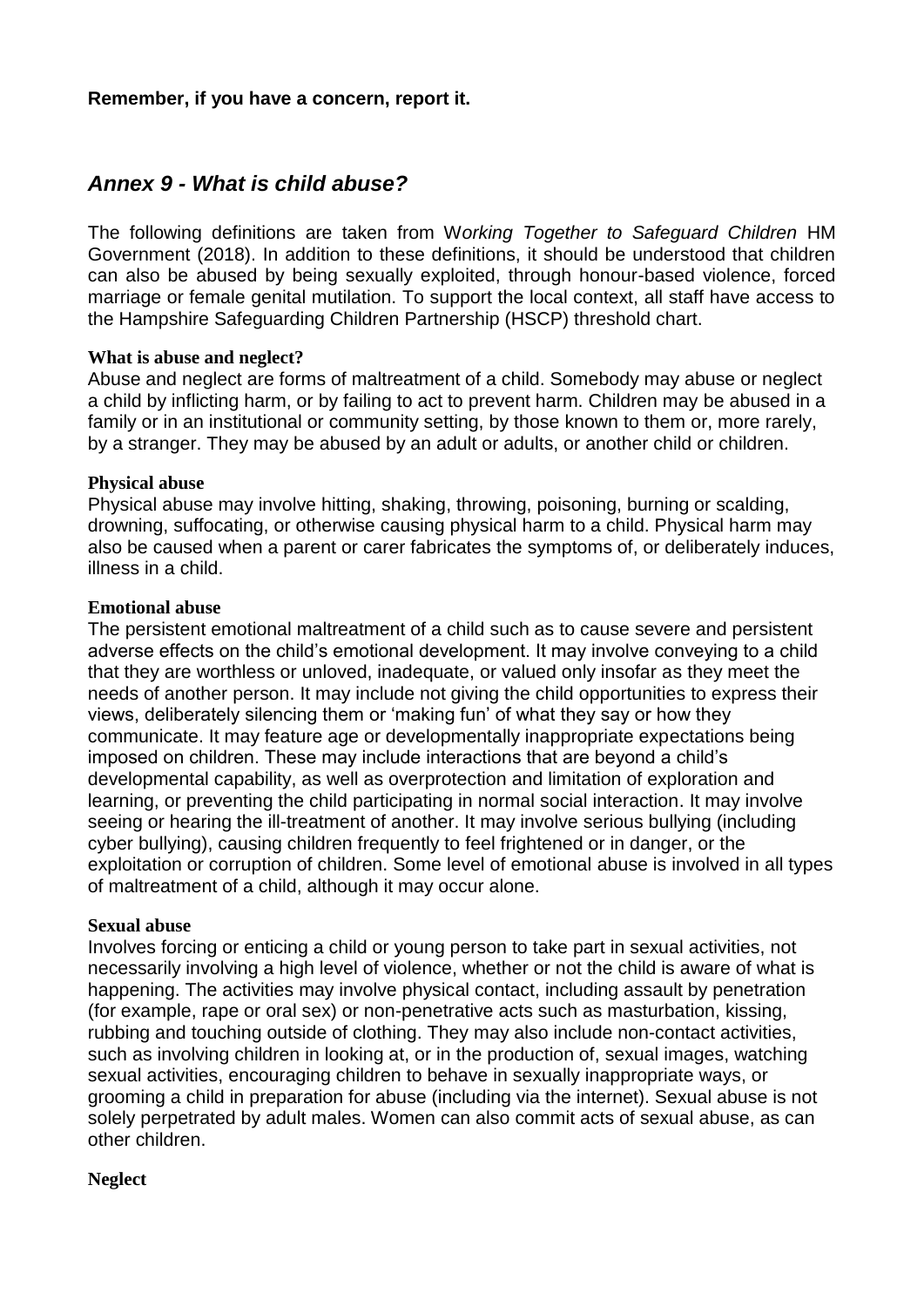Neglect is the persistent failure to meet a child's basic physical and/or psychological needs, likely to result in the serious impairment of the child's health or development. Neglect may occur during pregnancy as a result of maternal substance abuse. Once a child is born, neglect may involve a parent or carer failing to:

- provide adequate food, clothing and shelter (including exclusion from home or abandonment)
- protect a child from physical and emotional harm or danger
- ensure adequate supervision (including the use of inadequate caregivers)
- ensure access to appropriate medical care or treatment.

Neglect may also include neglect of, or unresponsiveness to, a child's basic emotional needs.

The HSCP neglect strategy is used to provide a more detailed summary of neglect and the local thresholds for referrals.

## **Indicators of abuse**

## **Neglect**

## **The nature of neglect**

Neglect is a lack of parental care but poverty and lack of information or adequate services can be contributory factors.

Far more children are registered to the category of neglect on child protection plans than to the other categories. As with abuse, the number of children experiencing neglect is likely to be much higher than the numbers on the plans.

## **Neglect can include parents or carers failing to:**

- provide adequate food, clothing and shelter
- protect a child from physical and emotional harm or danger
- ensure adequate supervision or stimulation
- ensure access to appropriate medical care or treatment.

## **NSPCC research has highlighted the following examples of the neglect of children under 12:**

- frequently going hungry
- frequently having to go to school in dirty clothes
- regularly having to look after themselves because of parents being away or having problems such as drug or alcohol misuse
- being abandoned or deserted
- living at home in dangerous physical conditions
- not being taken to the doctor when ill
- not receiving dental care.

Neglect is a difficult form of abuse to recognise and is often seen as less serious than other categories. It is, however, very damaging: children who are neglected often develop more slowly than others and may find it hard to make friends and fit in with their peer group.

Neglect is often noticed at a stage when it does not pose a risk to the child. The duty to safeguard and promote the welfare of children (*What to do if You're Worried a Child is*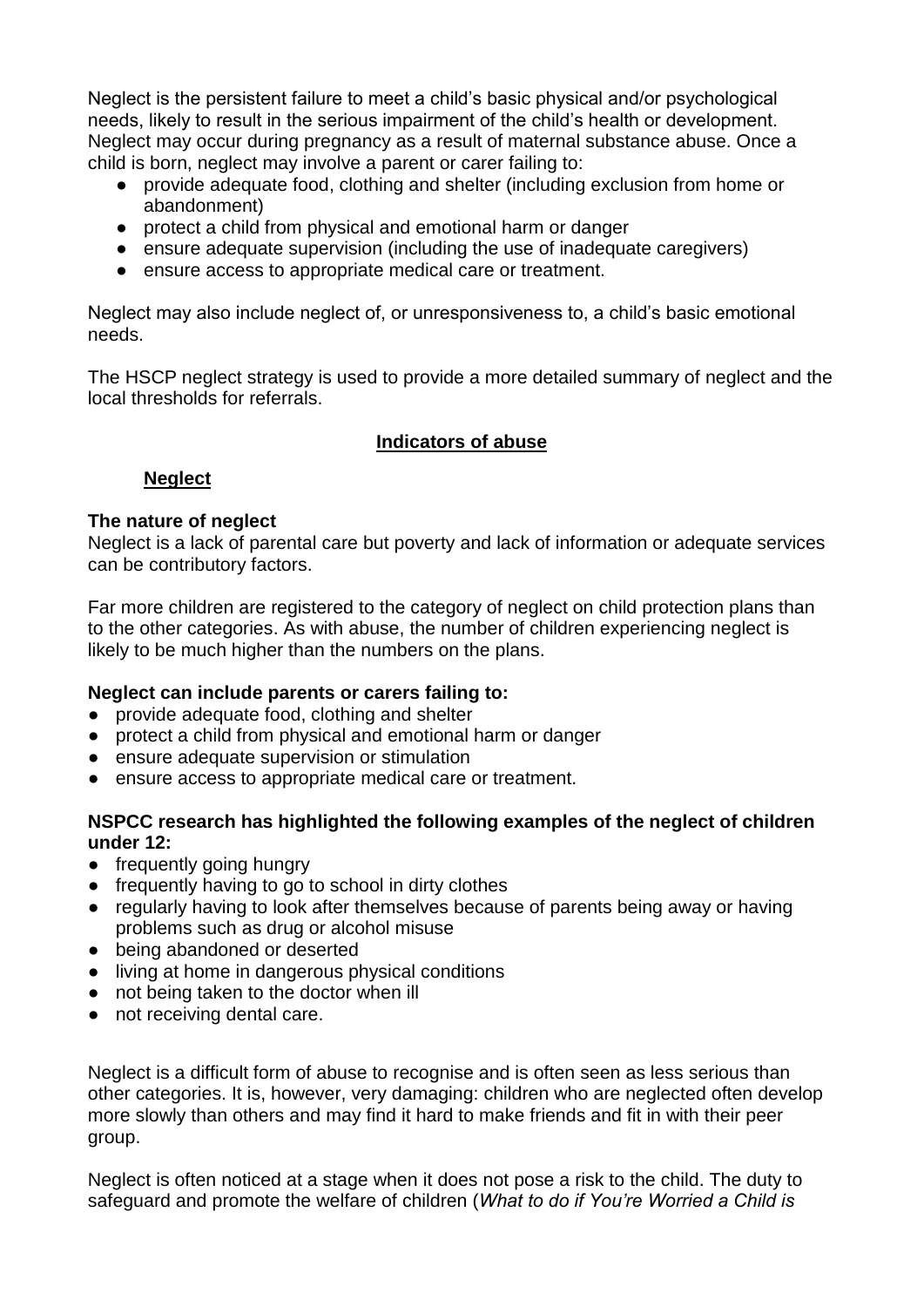*Being Abused* DfE 2015) would suggest that an appropriate intervention or conversation at this early stage can address the issue and prevent a child continuing to suffer until it reaches a point when they are at risk of harm or in significant need.

Neglect is often linked to other forms of abuse, so any concerns school staff have should at least be discussed with the DSL.

## **Indicators of neglect**

**The following is a summary of some of the indicators that may suggest a child is being abused or is at risk of harm. It is important to recognise that indicators alone cannot confirm whether a child is being abused. Each child should be seen in the context of their family and wider community and a proper assessment carried out by appropriate persons. What is important to keep in mind is that if you feel unsure or concerned, do something about it. Don't keep it to yourself. The HSCP neglect toolkit provides a more detailed list of indicators of neglect and is available to all staff**

## **Physical indicators of neglect**

- Constant hunger and stealing food
- Poor personal hygiene unkempt, dirty or smelly
- Underweight
- Dress unsuitable for weather
- Poor state of clothing
- Illness or injury untreated

## **Behavioural indicators of neglect**

- Constant tiredness
- Frequent absence from school or lateness
- Missing medical appointments
- Isolated among peers
- Frequently unsupervised
- Stealing or scavenging, especially food
- Destructive tendencies

## **Emotional abuse**

## **The nature of emotional abuse**

Most harm is produced in *low warmth, high criticism* homes, not from single incidents.

Emotional abuse is difficult to define, identify/recognise and/or prove.

Emotional abuse is chronic and cumulative and has a long-term impact.

All kinds of abuse and neglect have emotional effects although emotional abuse can occur by itself.

Children can be harmed by witnessing someone harming another person – as in domestic violence.

It is sometimes possible to spot emotionally abusive behavior from parents and carers to their children, by the way that the adults are speaking to, or behaving towards children. An appropriate challenge or intervention could affect positive change and prevent more intensive work being carried out later on.

#### **Indicators of emotional abuse Developmental issues**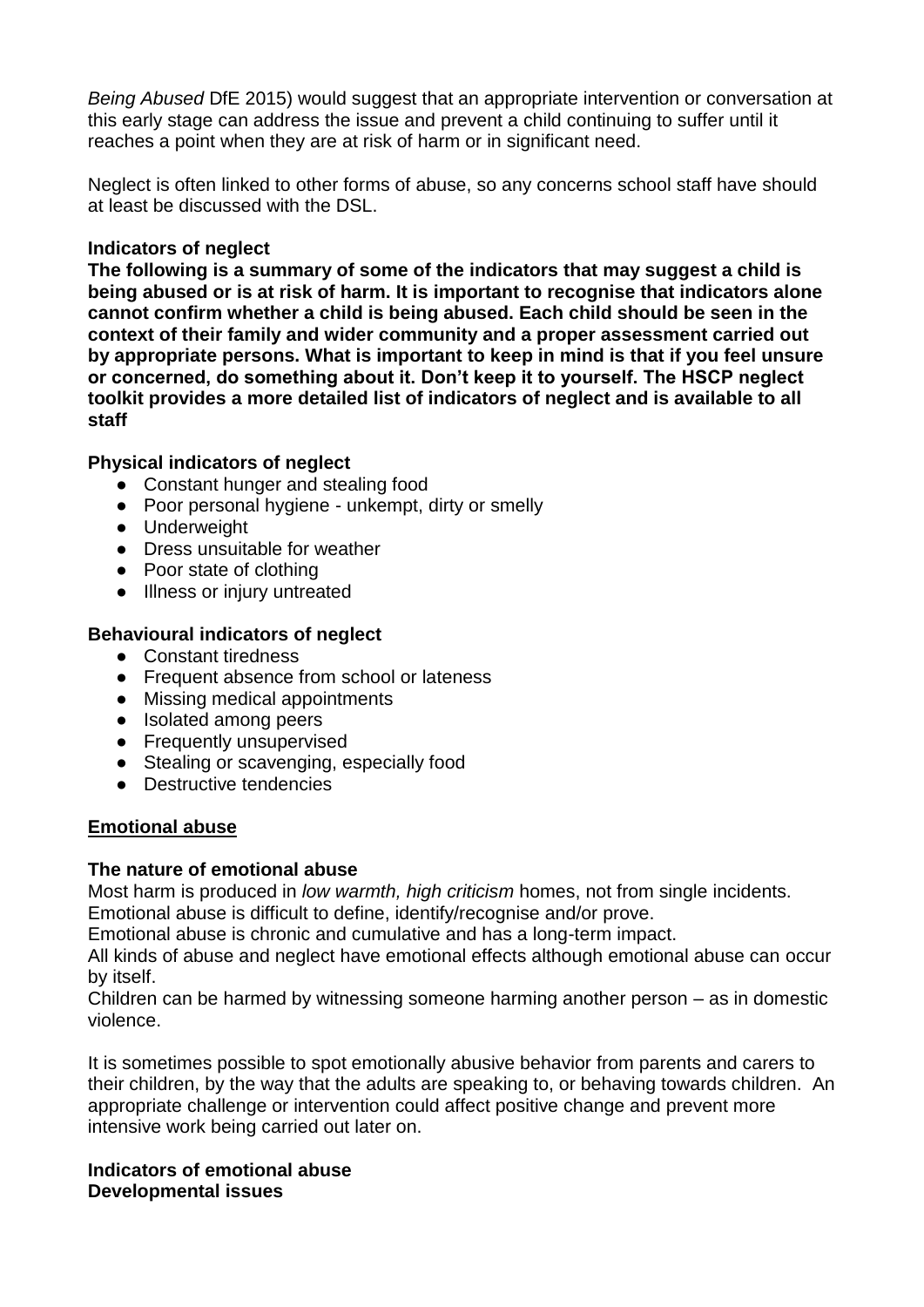- Delays in physical, mental and emotional development
- Poor school performance
- Speech disorders, particularly sudden disorders or changes.

## **Behaviour**

- Acceptance of punishment which appears excessive
- Over-reaction to mistakes
- Continual self-deprecation (I'm stupid, ugly, worthless etc)
- Neurotic behaviour (such as rocking, hair-twisting, thumb-sucking)
- Self-mutilation
- Suicide attempts
- Drug/solvent abuse
- Running away
- Compulsive stealing, scavenging
- Acting out
- Poor trust in significant adults
- Regressive behaviour  $-$  e.g., wetting
- Eating disorders
- Destructive tendencies
- Neurotic behaviour
- Arriving early at school, leaving late

## **Social issues**

- Withdrawal from physical contact
- Withdrawal from social interaction
- Over-compliant behaviour
- Insecure, clinging behaviour
- Poor social relationships

## **Emotional responses**

- Extreme fear of new situations
- Inappropriate emotional responses to painful situations ("I deserve this")
- Fear of parents being contacted
- Self-disgust
- Low self-esteem
- Unusually fearful with adults
- Lack of concentration, restlessness, aimlessness
- Extremes of passivity or aggression

## **Physical abuse**

## **The nature of physical abuse**

Most children collect cuts and bruises quite routinely as part of the rough and tumble of daily life. Clearly, it is not necessary to be concerned about most of these minor injuries. However, accidental injuries normally occur on the *bony prominences* – e.g., shins. Injuries on the *soft* areas of the body are more likely to be inflicted intentionally and should therefore make us more alert to other concerning factors that may be present.

A body map can assist in the clear recording and reporting of physical abuse. The body map should only be used to record observed injuries and no child should be asked to remove clothing by a member of staff of the school.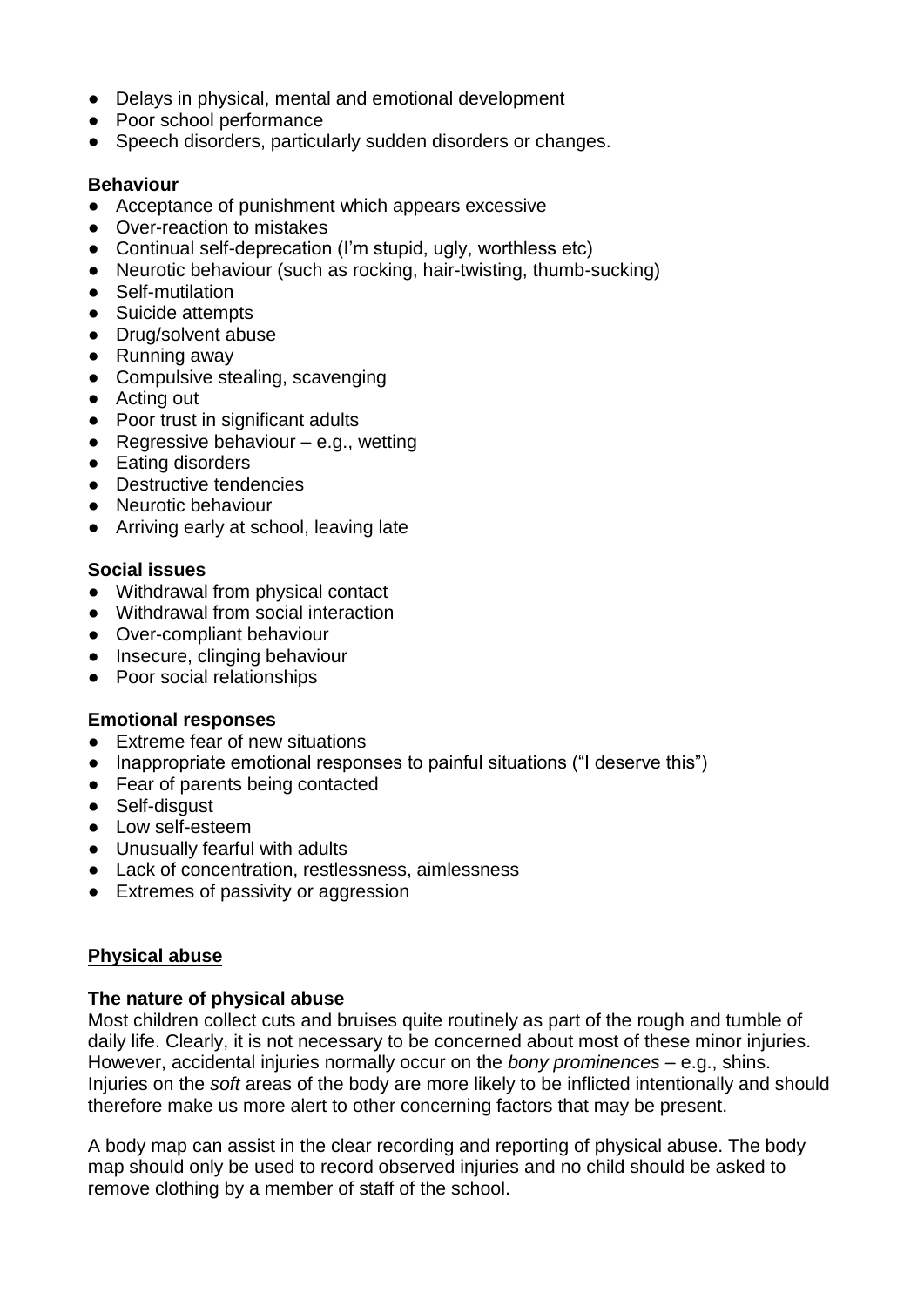## **Indicators of physical abuse / factors that should increase concern**

- Multiple bruising or bruises and scratches (especially on the head and face)
- Clusters of bruises  $-$  e.g., fingertip bruising (caused by being grasped)
- Bruises around the neck and behind the ears the most common abusive injuries are to the head
- Bruises on the back, chest, buttocks, or on the inside of the thighs
- Marks indicating injury by an instrument e.g., linear bruising (stick), parallel bruising (belt), marks of a buckle
- Bite marks
- Deliberate burning may also be indicated by the pattern of an instrument or object e.g., electric fire, cooker, cigarette
- Scalds with upward splash marks or *tide marks*
- Untreated injuries
- Recurrent injuries or burns
- Bald patches.

## **In the social context of the school, it is normal to ask about a noticeable injury. The response to such an enquiry is generally light-hearted and detailed. So, most of all, concern should be increased when:**

- the explanation given does not match the injury
- the explanation uses words or phrases that do not match the vocabulary of the child (adult words)
- no explanation is forthcoming
- the child (or the parent/carer) is secretive or evasive
- the injury is accompanied by allegations of abuse or assault

## **You should be concerned if the child or young person:**

- is reluctant to have parents/carers contacted
- runs away or shows fear of going home
- is aggressive towards themselves or others
- flinches when approached or touched
- is reluctant to undress to change clothing for sport
- wears long sleeves during hot weather
- is unnaturally compliant in the presence of parents/carers.
- has a fear of medical help or attention
- admits to a punishment that appears excessive.

## **SEXUAL ABUSE**

#### **The nature of sexual abuse**

Sexual abuse is often perpetrated by people who are known and trusted by the child – e.g., relatives, family friends, neighbours, babysitters, people working with the child in school, faith settings, clubs or activities. Children can also be subject to child sexual exploitation.

Sexual exploitation is seen as a separate category of sexual abuse. Indicators of CSE can be found in the schools safeguarding policy.

## **Characteristics of child sexual abuse:**

● it is often planned and systematic – people do not sexually abuse children by accident, though sexual abuse can be opportunistic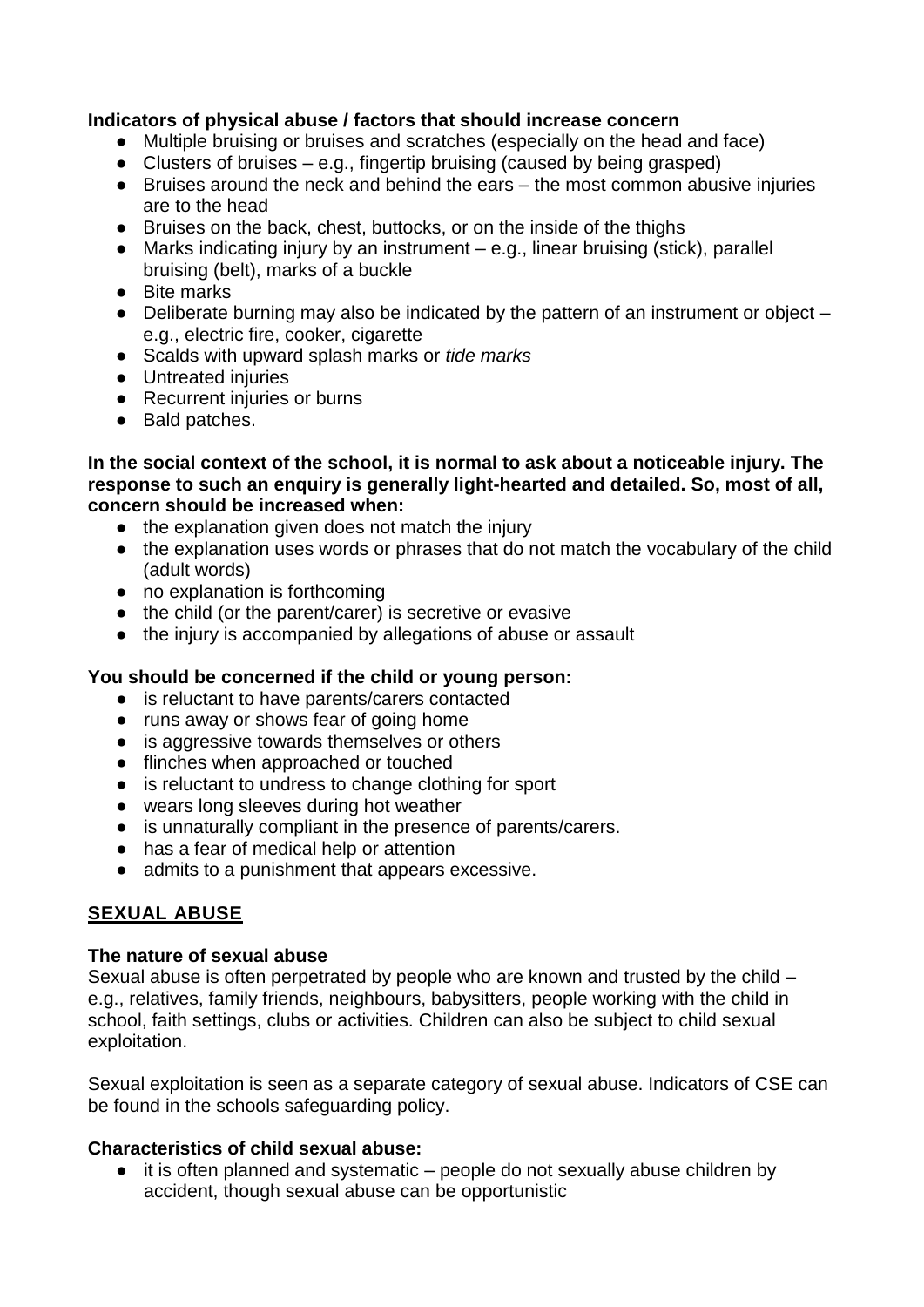- grooming the child people who abuse children take care to choose a vulnerable child and often spend time making them dependent
- grooming the child's environment abusers try to ensure that potential adult protectors (parents and other carers especially) are not suspicious of their motives.

Most people who sexually abuse children are men, but some women sexually abuse too.

## **Indicators of sexual abuse**

#### **Physical observations**

- Damage to genitalia, anus or mouth
- Sexually transmitted diseases
- Unexpected pregnancy, especially in very young girls
- Soreness in genital area, anus or mouth and other medical problems such as chronic itching
- Unexplained recurrent urinary tract infections and discharges or abdominal pain

## **Behavioural observations**

- Sexual knowledge inappropriate for age
- Sexualised behaviour or affection inappropriate for age
- Sexually provocative behaviour/promiscuity
- Hinting at sexual activity
- Inexplicable decline in school performance
- Depression or other sudden apparent changes in personality as becoming insecure or clinging
- Lack of concentration, restlessness, aimlessness
- Socially isolated or withdrawn
- Overly-compliant behaviour
- Acting out, aggressive behaviour
- Poor trust or fear concerning significant adults
- Regressive behaviour,
- Onset of wetting, by day or night; nightmares
- Onset of insecure, clinging behaviour
- Arriving early at school, leaving late, running away from home
- Suicide attempts, self-mutilation, self-disgust
- Suddenly drawing sexually explicit pictures
- Eating disorders or sudden loss of appetite or compulsive eating
- Regressing to younger behaviour patterns such as thumb sucking or bringing out discarded cuddly toys
- Become worried about clothing being removed
- Trying to be 'ultra-good' or perfect; overreacting to criticism.